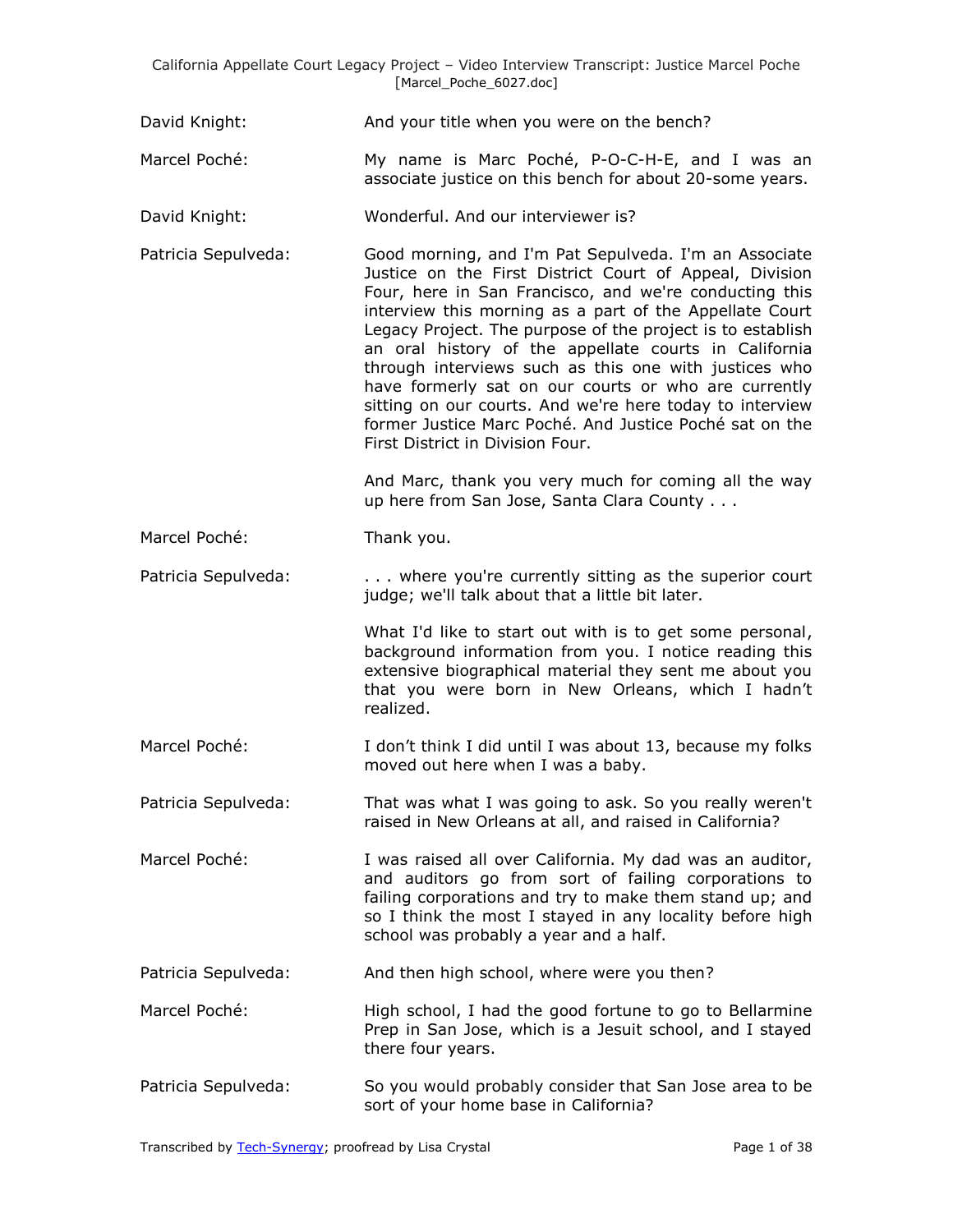- Marcel Poché: It certainly ended up being that way. I did my undergraduate work at Santa Clara, and then after law school and the Marine Corps I came back to San Jose to practice law, although that surprised me a little bit.
- Patricia Sepulveda: Okay. Well, let's talk about your college days. As you said, you went to the University of Santa Clara and majored in political science, I think . . .

Marcel Poché: Yes.

Patricia Sepulveda: . . . . . . . . and graduated with honors from that university.

Marcel Poché: I did.

- Patricia Sepulveda: And after that, you did two years in the Marine Corps, is that—
- Marcel Poché: Yes. It was a program: basically you were enrolled during college; you went back to Quantico in the middle of the summer; they tried to kill you. If you lived and graduated from college, they gave you a secondlieutenant set of bars and then they put you through nine months more of infantry training and then sent you out in the Fleet Marine Force.
- Patricia Sepulveda: So what did you do for those two years?
- Marcel Poché: I had a real break. I was sent to a small Marine air base in North Carolina, which was basically young officers flying jet planes, and it probably had 2,000 troops. These kids were, for reasons I don't understand, mostly from the South; they were mostly black. The South was purely segregated in '56 despite the *Brown* decision, and a lot of these kids got in trouble. Well, there were no lawyers on the base except one. He knew that I wanted to become a lawyer, and there was another fellow in the same situation; so we spent the better part of two years trying things that should have been for the most part at a general court-martial level . . .

Patricia Sepulveda: Uh-huh.

Marcel Poché: . . . . . . . . at a special court-martial level, which meant the jury was essentially three ranking Marines, and we would trade on and off on prosecuting it or defending it.

- Patricia Sepulveda: So did that experience solidify your desire to become an attorney, then?
- Marcel Poché: Yeah, it certainly did.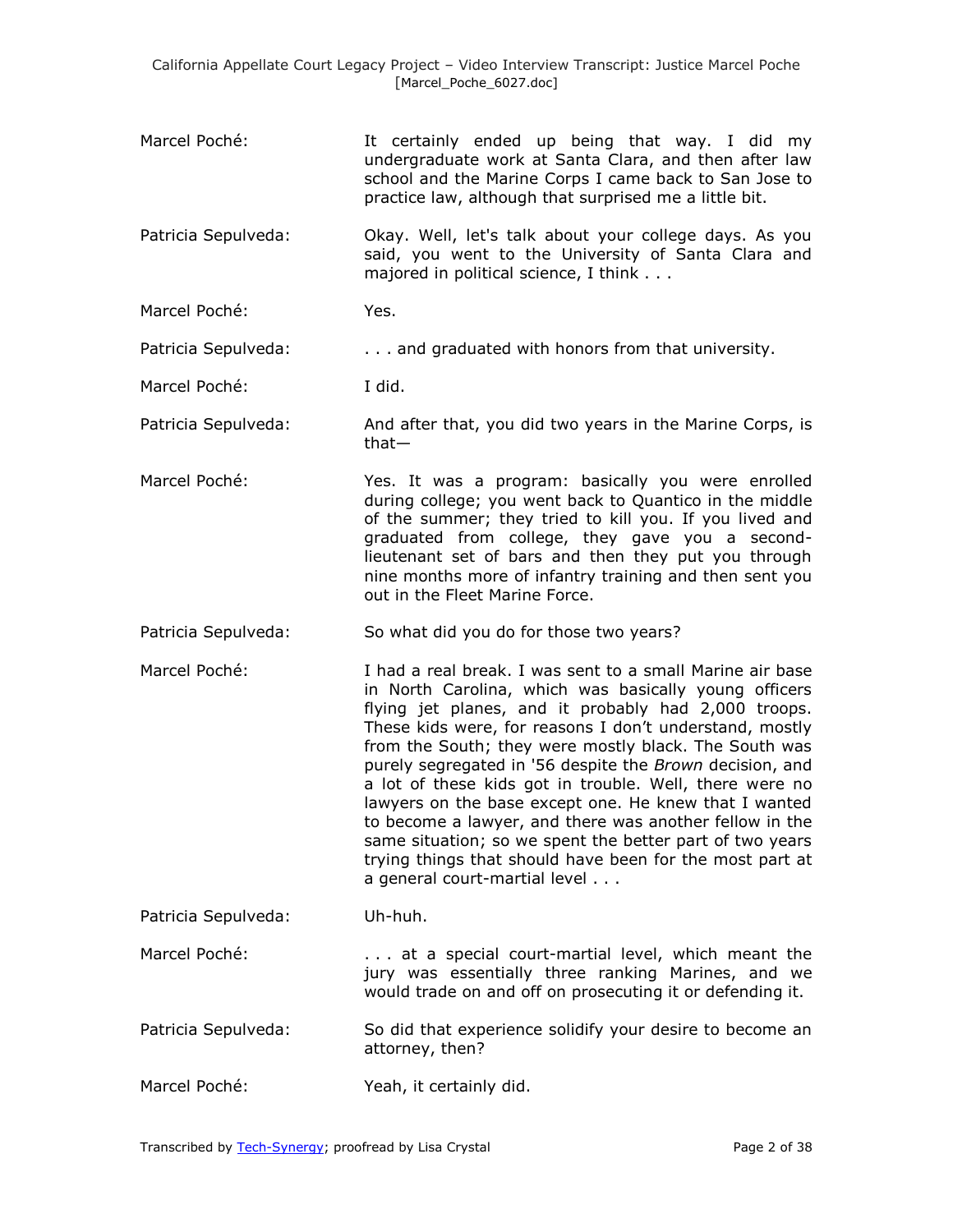- Patricia Sepulveda: And when did you decide really that you wanted to go into law?
- Marcel Poché: I think early in my undergraduate career, profs that were close to me made those kinds of recommendations, and I guess I took them.
- Patricia Sepulveda: Now, you said North Carolina. What area of North Carolina was it?
- Marcel Poché: A little town by the name of Edenton, named after Lord Eden, one of the first governors of that part of North Carolina, about 50 miles inland from Norfolk, right over the Virginia border; absolutely beautiful town, right on the Albemarle Sound. It dates from about 1710. And it was a little port and it was a rich port, and so the importers and exporters built mansions. I mean, frankly, they are about a block long; they have a full basement; they're built of marble, and then they have a sort of New Orleans iron fricassee. The roof is copper, and there are usually two brick chimneys that go up three floors; full porches on it; and they're a block long. And they planted little magnolia trees. And the only thing that's different is now the little magnolia trees are big magnolia trees. It's breathtaking to be up there.
- Patricia Sepulveda: And I remember you telling me you fell love in with that town, and that's where you originally went when you retired from this court.
- Marcel Poché: That's correct. And North Carolina was all that I cracked it up to be.

Patricia Sepulveda: Was it?

(00:05:15)

Marcel Poché: It was wonderful; wonderful people, wonderful sports and recreation.

Patricia Sepulveda: Had the township changed?

Marcel Poché: The town had changed only in that it had become more of a tourist town. It took you through all the old places, including the home of one of the original nine members of the U.S. Supreme Court, or I guess it was seven members of the Supreme Court, and his law office. They were just dripped in history. This little town, which has never been more than 7,000 people, had buried there three signers of the Declaration of Independence.

Patricia Sepulveda: Wow.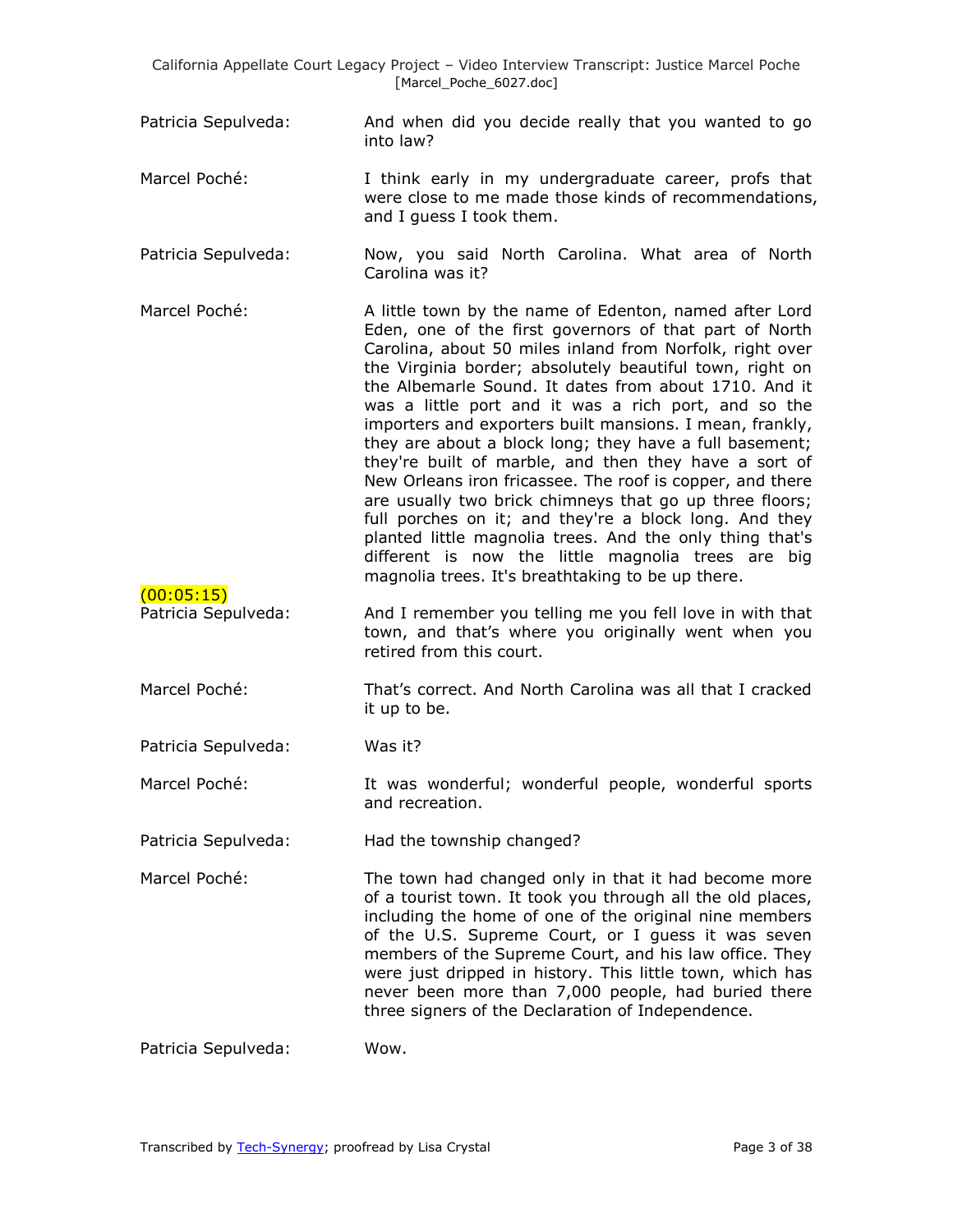Marcel Poché: So it was simply dipped in history, and it was beautiful. I found I couldn't sit around and fish all day long every day of the week.

Patricia Sepulveda: It was a little too slow for you.

- Marcel Poché: Yes, ma'am.
- Patricia Sepulveda: We'll talk about that decision to come back to California in a few minutes. But we had you up to the Marine Corps, and then when you got out you went to Boalt Hall?
- Marcel Poché: Yes.

Patricia Sepulveda: And graduated from there with your law degree and went into private practice.

- Marcel Poché: I did, in San Jose with what was then one of the biggest firms, the Ruffo firm, probably 10 lawyers. Now the biggest firm probably has 300 lawyers—a very different place.
- Patricia Sepulveda: And how long were you with them?
- Marcel Poché: I made partner I think in a couple of years and stayed a couple of years beyond that; and then I was offered a position on the Santa Clara faculty and I stayed there I guess about 10 or 11 years and got to the rank of full prof with tenure. And then out of the blue, I decided that I wanted to run for the California Assembly. So I took a year off and did just that and made the mistake of taking on an incumbent. I lost it then I think by about 1,000 votes, which was probably the worst thing that ever happened to me.

Then I went back to teaching, and I taught as a visiting prof at Boalt Hall. I met Congressman Don Edwards, who became the head of the California delegation; I met him during my election campaign, and he asked me to sort of run his operation. So I was teaching full-time law, I was taking care of him, and I was doing a little practicing on the side. It was kind of fun.

Patricia Sepulveda: Kind of busy, I bet.

Marcel Poché: It was.

Patricia Sepulveda: What kind of practice did you have?

Marcel Poché: It was mostly . . . I think I would call the practice a lucrative practice. The senior partners I think were there from the creation. And we represented every original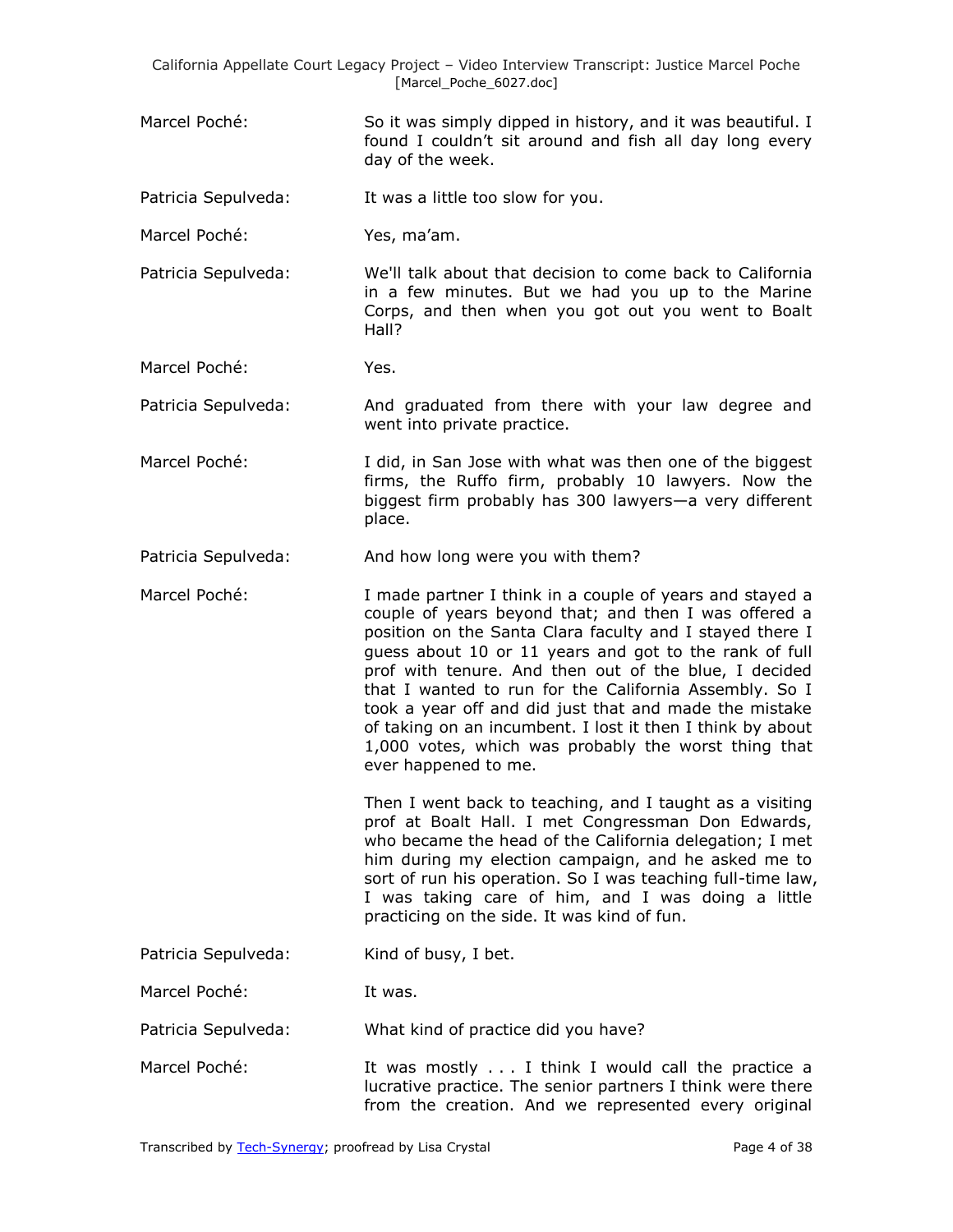Italian in the county, usually who'd come over from Italy, bought in at a foreclosure sale during the Depression for a dollar or so an acre, made money during the hard work of truck farming, and then a zillion people decided they wanted to subdivide Santa Clara County. And so we would help them get their rezoning, probate their wills, plan their estates, divorce them.

- Patricia Sepulveda: Whatever they needed.
- Marcel Poché: It was a set base, yes.

Patricia Sepulveda: And at Santa Clara what did you teach?

- Marcel Poché: This is sort of embarrassing, but I was the cleanup hitter. To the extent I have any expertise, it would be in civil procedure, which I think I taught the entire 12 years.
- Patricia Sepulveda: One of our attorneys here was telling me that you were her professor there in civil pro.
- Marcel Poché: Yeah. And then I taught everything else except tax. So if somebody would get sick a month before we started school, they'd say, "Poché, go in and teach real property"; "go in and teach crimes."
- Patricia Sepulveda: Whatever.
- Marcel Poché: And that was fun. I mean, you can't master the subject; but you can at least absorb it enough to pass it on. And then when you end up being on a court like this, it comes in very handy. I found not that I knew everything, but I knew enough about a lot of crazy areas of the law; so I had sort of a nose, for maybe we ought to look at that a little bit. Other than that, I can't think of anything else, except you meet a lot of nice people.
- Patricia Sepulveda: And then at Boalt, was it the same? You were doing a mix of different assignments?

(00:09:50) Marcel Poché: Yes, I taught a large class at Boalt in civil procedure and a seminar class in torts. At least at that time, every first-year student would have at least one core class where he or she developed a relationship with a teacher so there were somebody they could talk to, and that worked very well. I made some lifelong friends.

- Patricia Sepulveda: And then later, did you continue teaching as an adjunct when you were doing other things? When you were working for Edwards, you were doing it then, yeah.
- Marcel Poché: Yes. I did during that period, but not once I went on the courts. Teaching is hard work. Teaching is in my view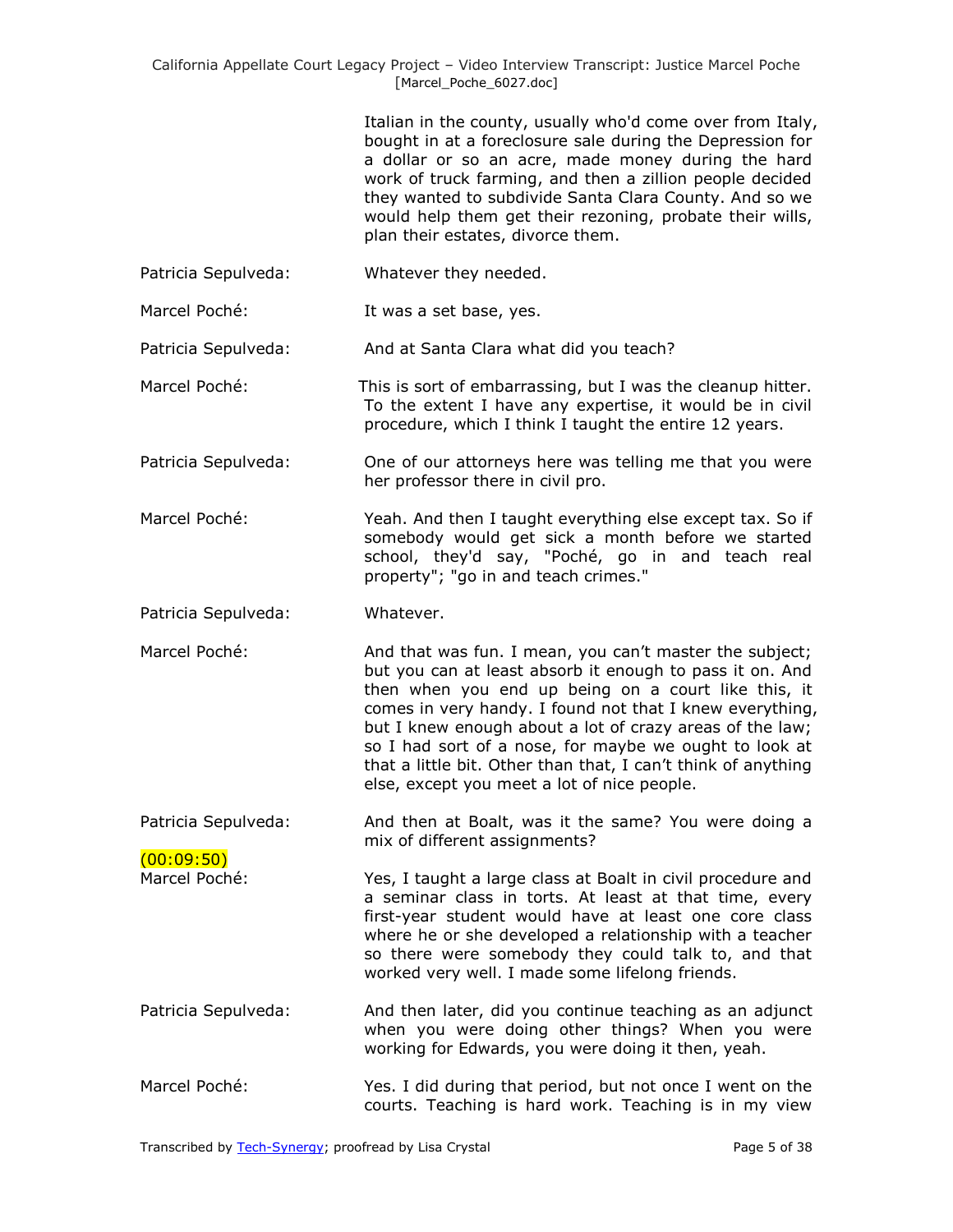> damn hard work, and I don't care how talented you are. And the law-school students nowadays are not interested in your coming in and telling war stories about how it was 20 years ago or how you and Governor X did this; they want to learn how to be lawyers, and they're paying a heck of a lot of money.

Patricia Sepulveda: It's true. I've been teaching the last four years at Golden Gate as an adjunct, and you're absolutely right; it's a lot of work.

What made you decide to go off into this political thing?

- Marcel Poché: I guess it's like not nearing; it was there, and it sounded very interesting. And this was the era of Jack Kennedy and Bobby Kennedy, and those people pulled a lot of us into government.
- Patricia Sepulveda: I have this little thing in the back of my head from working with you for a year or so. Weren't you a Republican at one point in your life?
- Marcel Poché: I was actually head of the Young Republican Committee when I was in college. One of my heroes was Joe McCarthy, who I actually went back to Washington and met. So, I mean, there are some crazy parts in there I can't put quite together; but it was fun.
- Patricia Sepulveda: Most of us I think start out liberal and perhaps turn conservative. It sounds like you started out conservative and at least turned moderate, shall we say. *[laughing]*

Marcel Poché: Yes, and I'm still moving.

- Patricia Sepulveda: Still moving one way or the other. So was Vasconcellos one of your partners?
- Marcel Poché: Yes, he was, and he was a friend of mine. He was probably about two or three years ahead of me in college. He was a friend of mine in high school and in college, so almost the first thing we did when I got to the law firm was he wanted to be an Assemblyman. And a few of us got together: like Norm Mineta, who later became a long-term congressman, became the Secretary of the Interior; he was one of our little group.

And coincidentally, we had a get-together about three weeks ago. Each of the members, they're all alive; I wouldn't say they're terribly youthful-looking.

Patricia Sepulveda: Do you have a name for this group?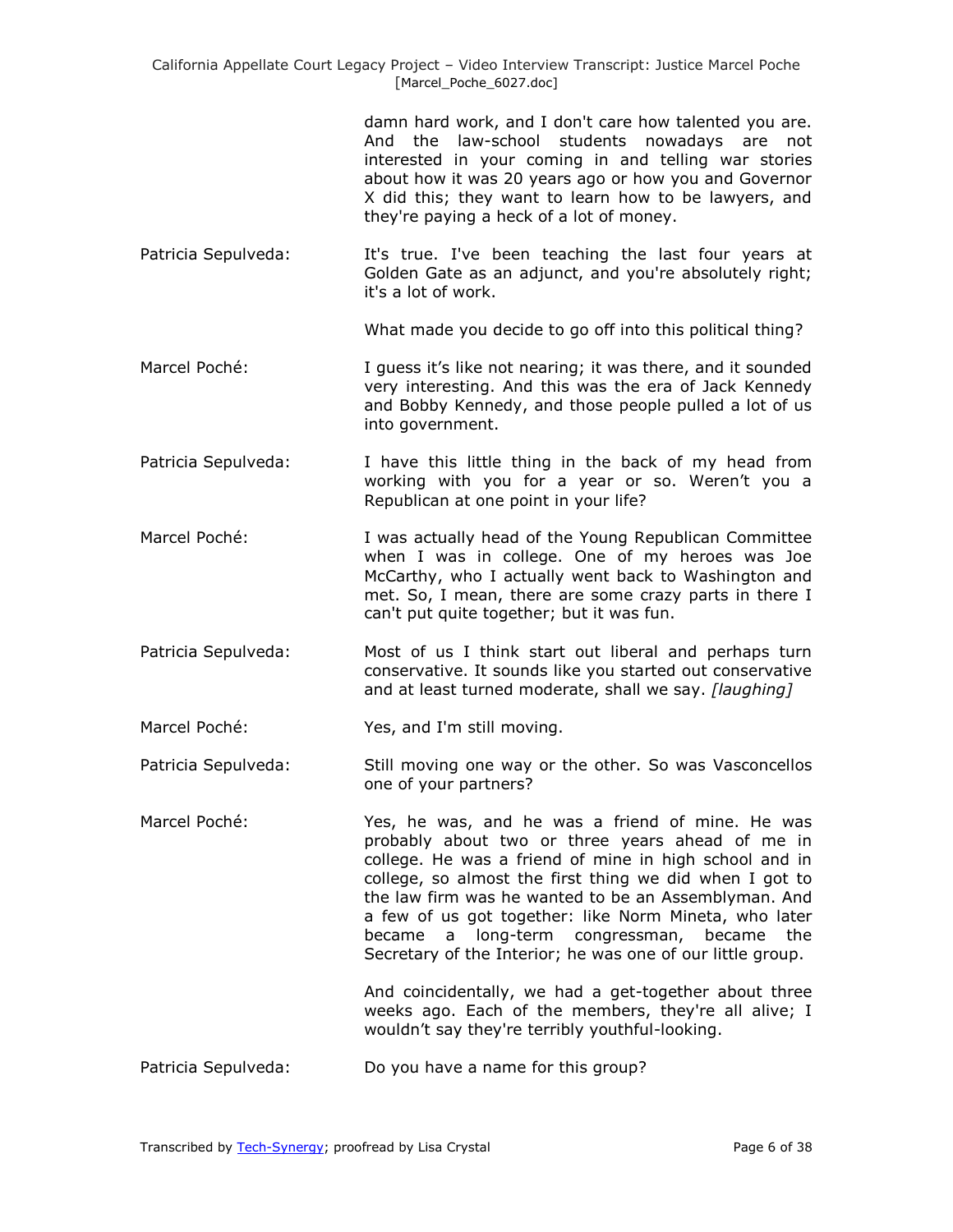- Marcel Poché: I guess it was just the Vasconcellos Election Committee; and John was there, and he's still saving the world in his various ways.
- Patricia Sepulveda: So at what point was it where you went from being the Republican to the Democrat; do you recall?
- Marcel Poché: **If there was a time when I really did, it was a time** shortly after I became a lawyer. And a young Jesuit priest who I had known before he was a priest at Bellarmine, who was a fellow that just specialized in helping the most tragic cases in the world . . . So if you had just shot the President's daughter on the White House lawn and everybody wanted to lynch you, you would find Father John Enright on the phone—not trying to convert you to Catholicism, but just to tell you that God loves you and he loves you and is there anything he can do.

One of the people he met was a fellow by the name of Melvin Darling; but I hadn't *[laughing]* . . . if you want me to tell the story at some point, I hadn't met Melvin Darling. I mean, I haven't seen—

- Patricia Sepulveda: I have it right here in my notes to ask you about Melvin Darling.
- Marcel Poché: I hadn't seen Father John Enright in probably 10 years, and I got this letter from Tamal, California in handwriting; that's the plate address, or at least it was, for San Quentin. And Mr. Darling wrote to me and essentially said, "I wonder if you could come up here. There's something I want to talk to you about." Well, I didn't get it. That was the letter. I didn't know him. I mean, the name Darling didn't mean anything to me. So I figured out where Tamal was, and I went up and met him. He was a big fellow, about 6'6".
- Patricia Sepulveda: So this was just out of the blue as far as you were concerned?
- Marcel Poché: **Out of the blue, and of course then Father Enright** contacted me. And Mr. Darling did not want to die an old man in prison, and he didn't even want to be saved; what he wanted was for someone to put on a clemency portion of his process and not win, but at least convince his aunt, who was the only person that he had any contact at all with, that everything that could be done had been done.

## $(00:15:05)$

Patricia Sepulveda: He was on death row.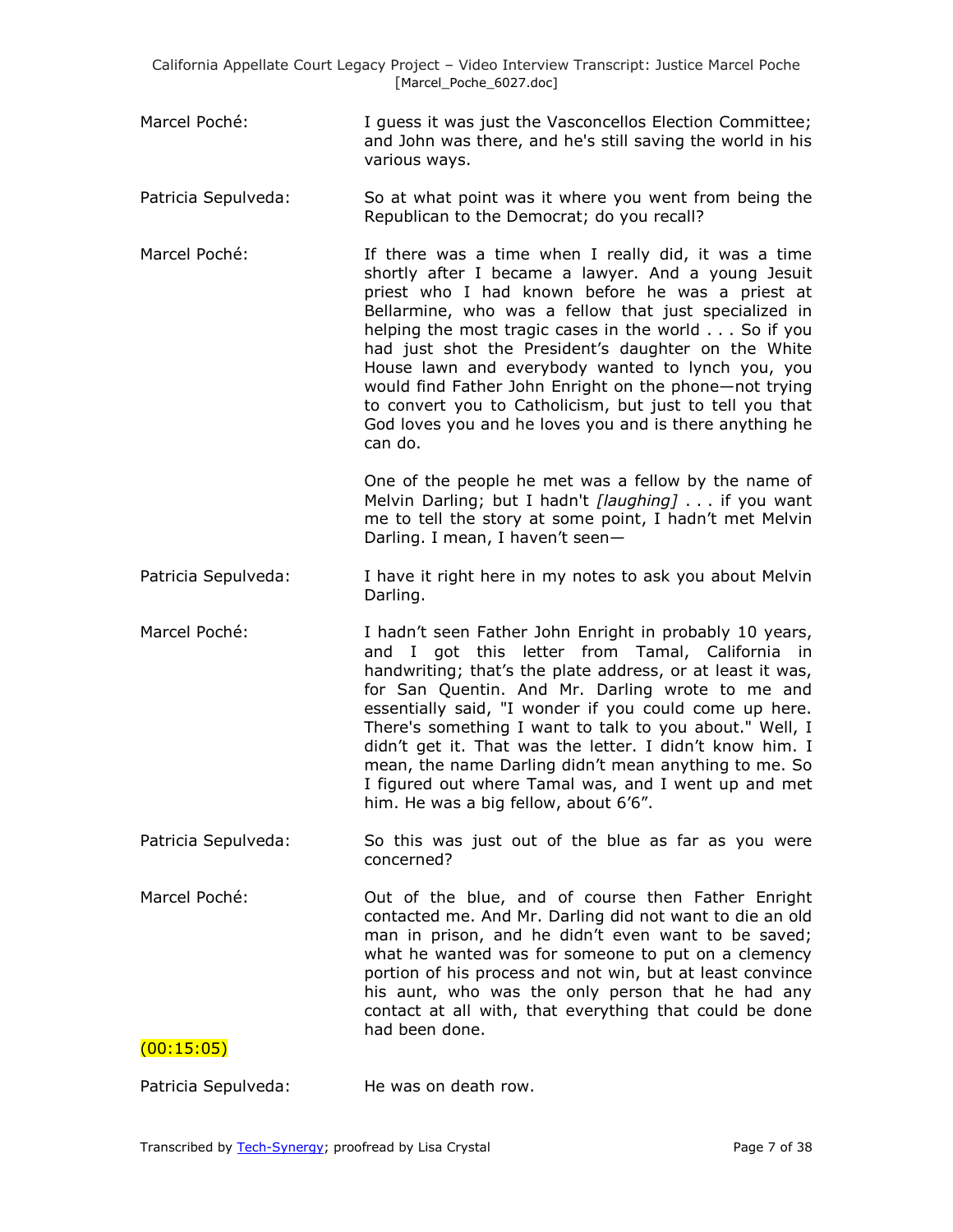Marcel Poché: He was on death row, which incidentally you never see as an attorney. They bring them down and all this.

> So I first had the problem, can you do that? I mean, ethically can you take on that kind of case and just all I'm gonna do is see if I can convince the Governor. Consulted with some experts, and they said definitely, and we had the longest clemency hearing before Governor Pat Brown apparently that they'd ever had.

> And coincidentally one of my future compatriots, Winslow Christian, was the clemency secretary for Governor Brown when I was making this pitch. But we didn't win.

- Patricia Sepulveda: What kind of evidence do you produce at a hearing like that?
- Marcel Poché: You produce people; you tell the story. I don't want to take up all your time.
- Patricia Sepulveda: Uh-huh.
- Marcel Poché: Let's see, how I can do this quickly. He was a poor boy, a really poor boy. His mother abandoned him, his dad got put in a TB hospital, and he was raised by his maternal grandparents, who had no money. All of his teeth fell out, for example, and there was no dentistry. He did well in school; but he was separated from the girls, because he grew so rapidly that there was a retarded sexual development. So he was embarrassed at that, and he was also embarrassed by that in terms of showering with the boys. So he was pretty isolated.

But the one thing he had in his life was this idea that his grandparents had given him that Mom was going to come back someday and that she was really a wonderful person and she really hadn't abandoned him. So when he was about 16, he got a letter from Mom saying, "I'm coming back, and I'd like to see you all at Christmas." So he saved his money, and he bought her a little ceramic frog; that was going to be the Christmas present. And Mom arrived on the scene, and introduced this kid to every form of sexual perversion that at least I've ever read about and then left with a note to the grandmother saying, "I don't want to see you or any other of the kids ever again," and she left the broken ceramic frog on the top. It doesn't sound like much, but that pretty well broke him in half.

So what he did is, he was suicidal and he knew he needed help and he couldn't get help. So he took a check from his . . . I think it was his aunt's, he took one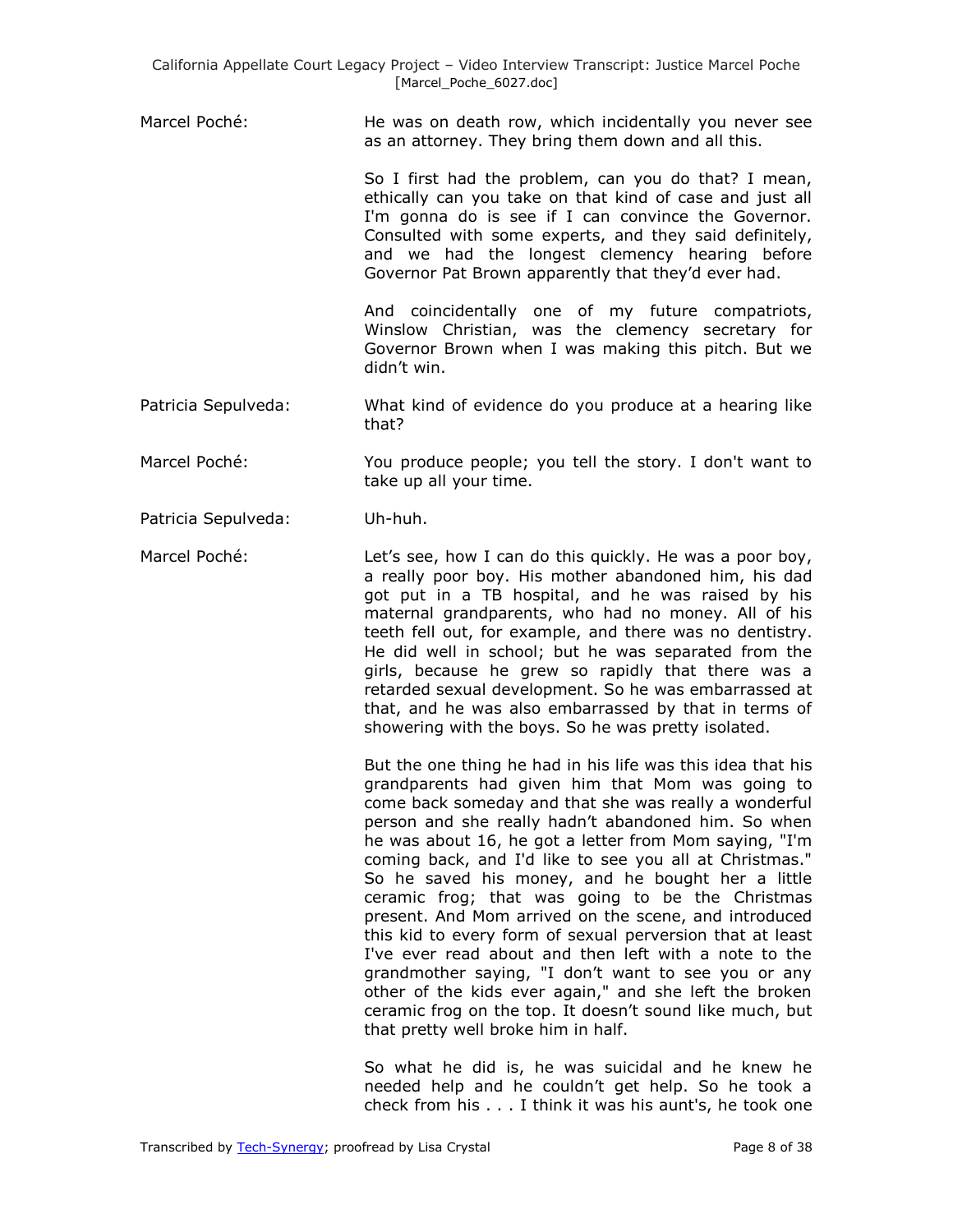from her checkbook, went down to the local grocery store and asked to cash it. And when they started processing it, he said, "This is a check I stole from my grandmother."

So they arrested him; it was his first offense, so they threw him in the California Youth Authority, even though nobody had lost anything. So he stayed there for about three years, did very well. Everybody liked him in the Youth Authority, and he wanted to stay there because it was safe and because he got care; and they said, "No, no, no, your time is up. You have to go out."

So he did exactly the same thing again, I think on the day he got out of the Youth Authority—same aunt, same checkbook, same grocery store, only now we're talking about felonies. And he spent most of his young adulthood in prison, mostly at Vacaville, where he was so bright, they wanted . . . the doctors wanted to help him with all these medical things. And he had pretty close to a photographic memory.

So we called our witnesses, we spelled out that story to the Governor. Oh, and the crime in question was, he went through the same process in getting out of prison; he didn't want to get out. He gets out. He figures he will take a gay person with him, and that will allow him to get killed by the State of California.

So he went down to the bar at the St. Francis Hotel. He meets a guy who was wearing a white overcoat and everything's white, and he invites him to his hotel room, which was in the, I want to say Commodore Hotel, which was just north of the St. Francis.

They go up to the room, and as they get in, the way he tells that story, he says, "Your time has come," and he pulls out a little nine-millimeter gun and shoots him, takes his credit cards. Well, he waits, first of all, because he thinks they're going to come pick him up. Nobody picks him up, so he calls Hertz U-Drive; and at that time Hertz U-Drive would actually drive the car to you, and then you would take the attendant back to Hertz U-Drive.

So he has all this guy's credit cards; his shirt was covered with blood. He figures he'll be picked up going through the lobby. Who comes out from Hertz—I remember this in the transcript—but Ms. Candy Barr, and Ms. Candy Barr from Hertz delivered the car to him.

He took the car to Reno, used the guy's credit cards again, played the wheels, then took the car down to Las Vegas. When he got to Las Vegas he went in one of

 $(00:20:14)$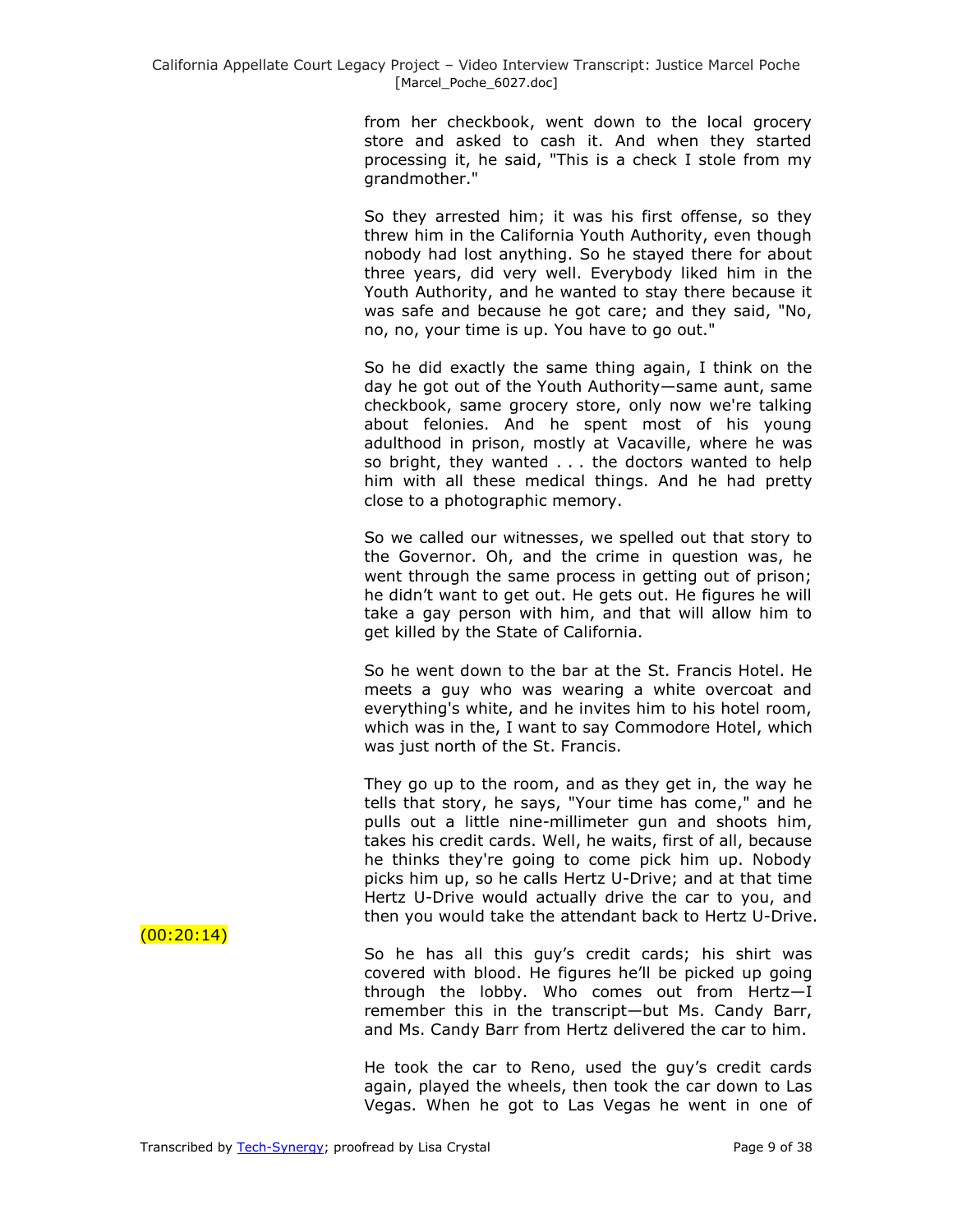those recording booths, which we used to have where you could go in and make a little three-minute record for \$2, and it was to Inspector Guthrie of the San Francisco Police Department, who was a fictional character in a series, a detective series on TV; but he actually existed. And he said, "You might want to pick me up, because I have just killed X in the Commodore Hotel for no good reason, and I waive my right to trial."

- Patricia Sepulveda: So it sounds like he was committing most of his crimes, if not all of them, with the purpose of getting back into what was his safe environment, prison or CYA, whichever, and then this crime in order to be executed by the State.
- Marcel Poché: Yeah. I don't think there was any doubt about that; in fact, the district attorney didn't even argue very vociferously at the hearing. And this was after the time of Caryl Chessman, and it was a time when I did not . . . I had met Governor Brown, because essentially I taught one of his children. But I didn't have any relationship with him and didn't try and pull any strings. But he had been through the Chessman thing; he was not going to be pardoning anybody. And I don't blame him; I mean, I don't criticize him for that decision. I think those are god-awful decisions for governors to make.
- Patricia Sepulveda: So you lost that hearing, and then I understand you actually attended the execution?
- Marcel Poché: He asked both the priest and I to come to the execution, and we both said, "Well, thanks very much; but we'd like to remember you as you are." And he said, "You know, this is as close as I'm going to get to a deathbed, and you're the only two people in the world that give a damn about me besides my aunt." So we did, and John Vasconcellos and I went up the night before in a cell located in a room next to the chamber and spent some awful time there. It's very rare when you know . . . It's not rare that you know you're going to die; but it's almost sui generis when you know that you're going to die, where you're going to die, how you're going to die and precisely when you're going to die. So it's sad and it's unreal, you know.

And then John and I went up the next morning and watched him, and I don't have to tell you in this interview it was tough. I was standing right in front of the glass and they came in, and the glass was in an octagonal shape; so I was kind of in the middle of the octagon. They brought him in; they strapped him into the chair. He wasn't fighting or anything. Two of the guards patted him in a friendly way, so he got along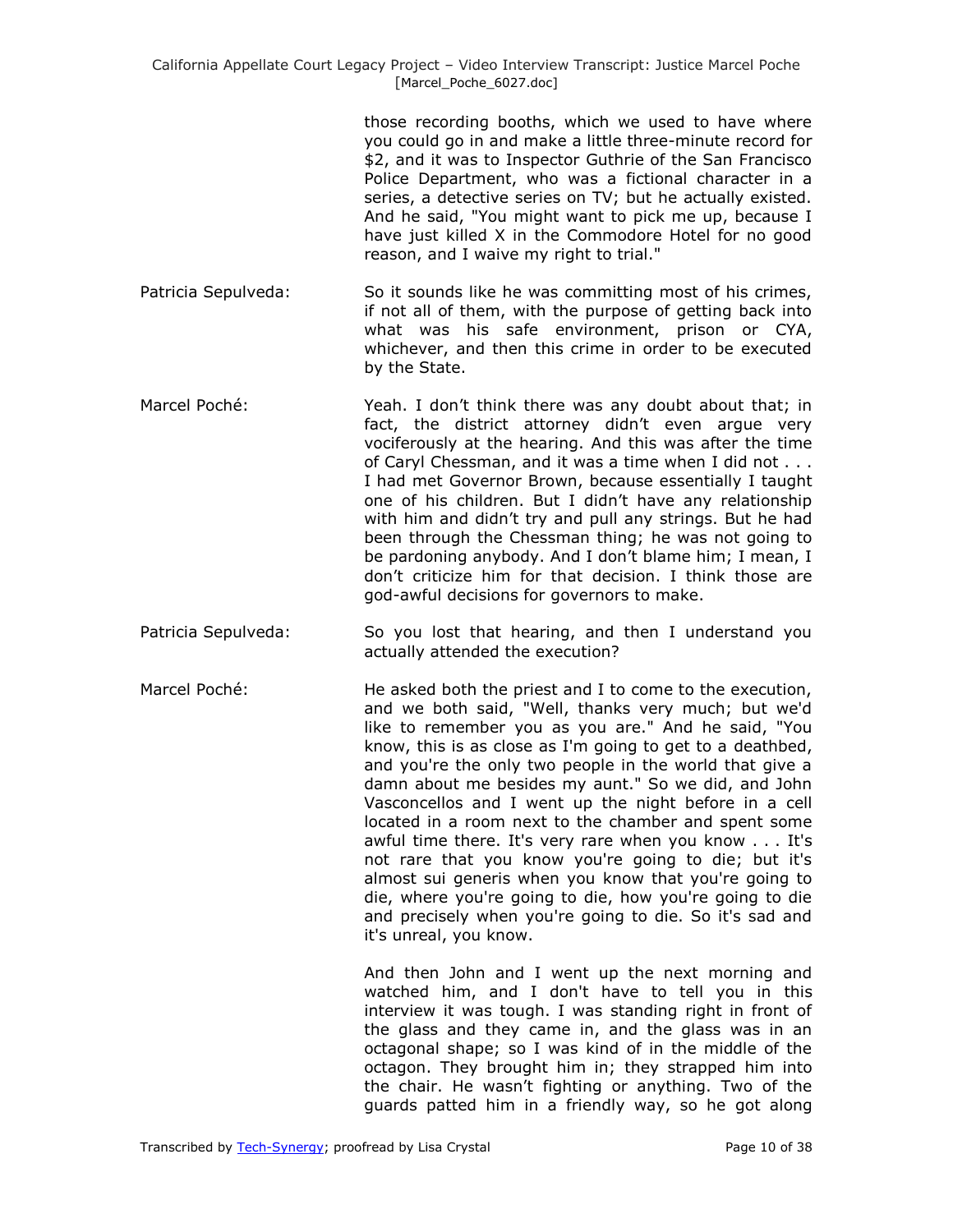with all the guards and that sort of stuff. And then we had a great scientific breakthrough at that particular execution. It was the first time apparently anywhere that the person being executed would actually see the cyanide clouds. And so these little guys started coming out from under the seat, and he looked at them and he looked at me, and his hands were tied down, and he says, "Going up, Mr. Poché."

So that caused a lot of change in my life. I can't put it together for you logically.

- Patricia Sepulveda: I was going to ask you. It was obviously a very moving experience. It's one that I doubt very few judges ever have; perhaps they should if they're going to sit on assignments where they deal with death-penalty cases. But I was going to ask you what impact that had, if it did, on handling criminal cases as a judge or a justice. Do you think that influenced you in any way, or was it your personal life more that it impacted?
- Marcel Poché: It immediately impacted my personal life. It sort of forced me to be introspective—I don't think I had been until then—and to think about what we're supposed to do here, what's important.

Patricia Sepulveda: Uh-huh.

 $(00:24:54)$ 

- Marcel Poché: And I frankly got . . . I love practicing law, but I just all of a sudden didn't like practicing law. It was creating corporations and getting permits to issue shares and writing you an estate plan. It kind of fell off my—
- Patricia Sepulveda: It seemed a little less important in the scheme of things. So this was before you made your run for the Assembly.

Marcel Poché: Yes, this was about probably six years before.

- Patricia Sepulveda: So it may have had some impact on your interest in politics and—
- Marcel Poché: Absolutely in terms of . . . yes, in terms of, you know, what the President would call a decision.
- Patricia Sepulveda: So for Edwards, what did you do? You said you kind of ran things for him?
- Marcel Poché: Believe it or not, at that time congressmen did not have local offices, and they stayed in Washington most of the time. We didn't have superjets that could scoot them back and forth in a minute's time. But the way you get a congressman elected is with a local office, and it goes something like this. Here's an actual story.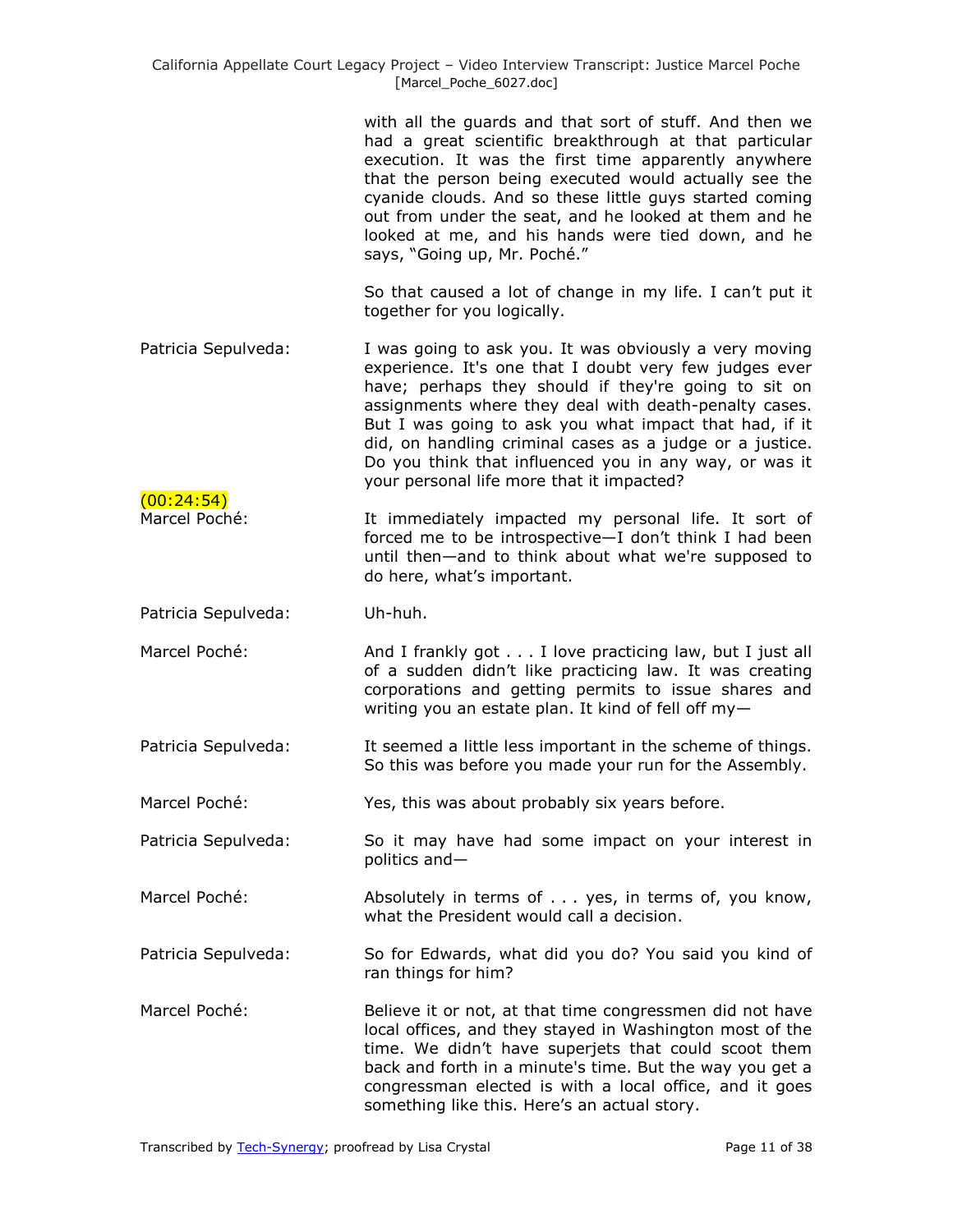| I was in a hobby of flying pigeons with a lot of guys.     |
|------------------------------------------------------------|
| They were for the most part Europeans, they were for       |
| the most part very conservative people in terms of their   |
| politics, and they were really good pigeon flyers. And     |
| one of them called me and he said, "My wife is dying;      |
| she is going to die anytime. And my son had just           |
| enlisted in the Navy, and he had orders to get on a ship   |
| in San Francisco and sail to, I guess it was Korea. And is |
| there anything you can do about that?" And I said, "Yes.   |
| I want you to call the congressman directly." And he       |
| listed his phone number.                                   |

So he called Congressman Edwards directly on the phone in the middle of the night. The congressman says, "I'll call you back."

He calls the Secretary of the Navy, tells him the story. The young man doesn't have to take this boat. He gets to stay with his mother and help her die, and then he takes the next boat to fulfill his military obligation, which is fine when you do that. It's not political influence or doing it just for your party; it's that that person is going to walk precincts for you for the rest of his life, and he's going to say, "This congressman really cares; he's not just there for whatever it is, the unions or whatever . . ."

Patricia Sepulveda: "He really was *my* representative in Washington."

Marcel Poché: ". . . and I talked to him, and he did this wonderful thing for me." And so now every congressman has at least one local office. They're well funded, and they're not there—except maybe in a couple of cases—they're not there to do anything wrong; they're there to just get you through the bureaucracy.

Patricia Sepulveda: Uh-huh.

Marcel Poché: For example, now that these kids aren't getting well treated by the Walter Reed, the congressional offices are now making sure that in a lot of places, especially Podunk, that there's somebody there for the guy that now has one leg or no face to help the guy.

Patricia Sepulveda: So you were basically the local representative or-

- Marcel Poché: I set that up. I set up the staff. I tried to make him a lot more electable and did that for about six years.
- Patricia Sepulveda: Uh-huh. Then was it from there directly to work for Jerry Brown, or was there a gap in there that I'm missing?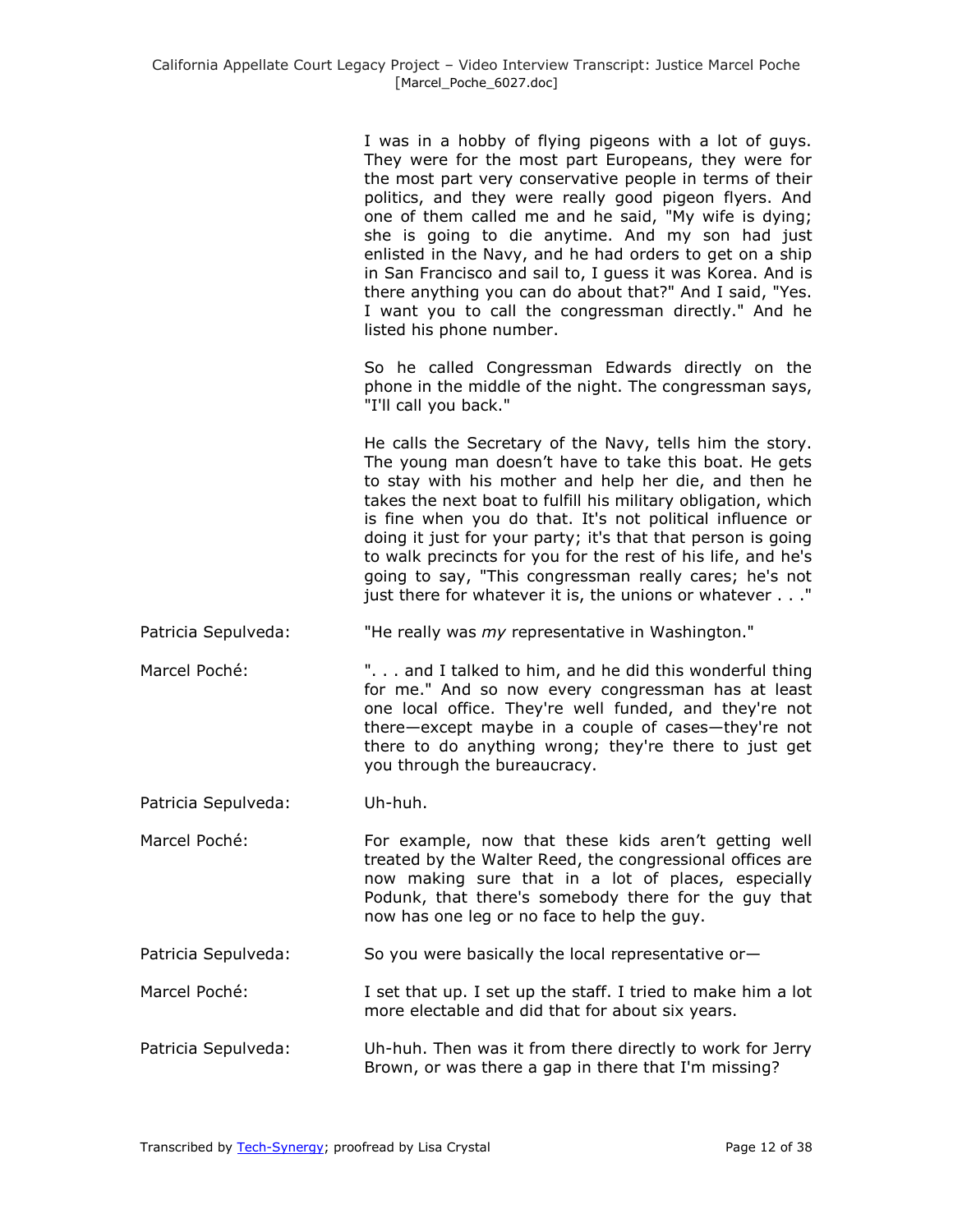Marcel Poché: I guess it was there directly, because I was teaching law and I was working for Don Edwards. And we were having a party for Jerry at my house—not with him, but for him on election night—and that was the night my father died. So I was sort of cut out of the celebration and cut out of a lot of other things. And I got a call on election night from him about midnight, and if you've ever been around Jerry Brown, he's not into protocols. When you have a phone conversation with him, he's just continuing the last phone conversation; it may have been two years ago, but that's the way he operates.

> So he would pick up the phone and say not, "How are you, Marc, and how are your wife and kids and how's Fido?" He'd just pick up the phone and start talking directly about the contract you were talking about three years ago. And he'd say, "Well, when are you coming up?" And I said, "Well, Governor, I'm really pleased you gave me this private invitation, and we're going to be up there." "Oh, no, that's not what I'm talking about." He said, "I want you to come up and be the Director of Finance for the State of California." And I said, "I can't do that." And he said, "Well, why?" I said, "Because I've only taken the basic course in accounting, and I really don't have a clear . . . you know, the difference between debits and credits." He said, "Well, that's okay. Come up anyway, and we'll introduce you to all the Reagan people. Come up before the swearing in."

> So I did. I went up to Sacramento. Actually, I wound up in the company of one Rose Bird; but that would get us into another interview. And met Ed Meese and all the people that ran Reagan's office, and they were all very helpful and nice.

> And then I went home and went back to San Jose, and he called me about a day later and he said, "Well, are you going to take it?" I said, "Well, no, I'm not going to take it. I may have talent for it, but I have not the knowledge to do it." You know, it's one of the biggest positions in California government, the Finance Department. It's sort of like the Congressional Budget Office. They know everything, and you're not going to get any money, no matter where you are in the California process, unless Finance says okay. And so they have very, very talented people: CPAs, actuaries, that kind of stuff. And at least my Governor dealt with them probably half of every day he was in office.

> So instead he said, "I'll tell you what. I want you to be my Legislative Secretary." I knew what a Legislature was, and I knew what he was, and basically being Legislative Secretary for this Governor was just the job

 $(00:30:17)$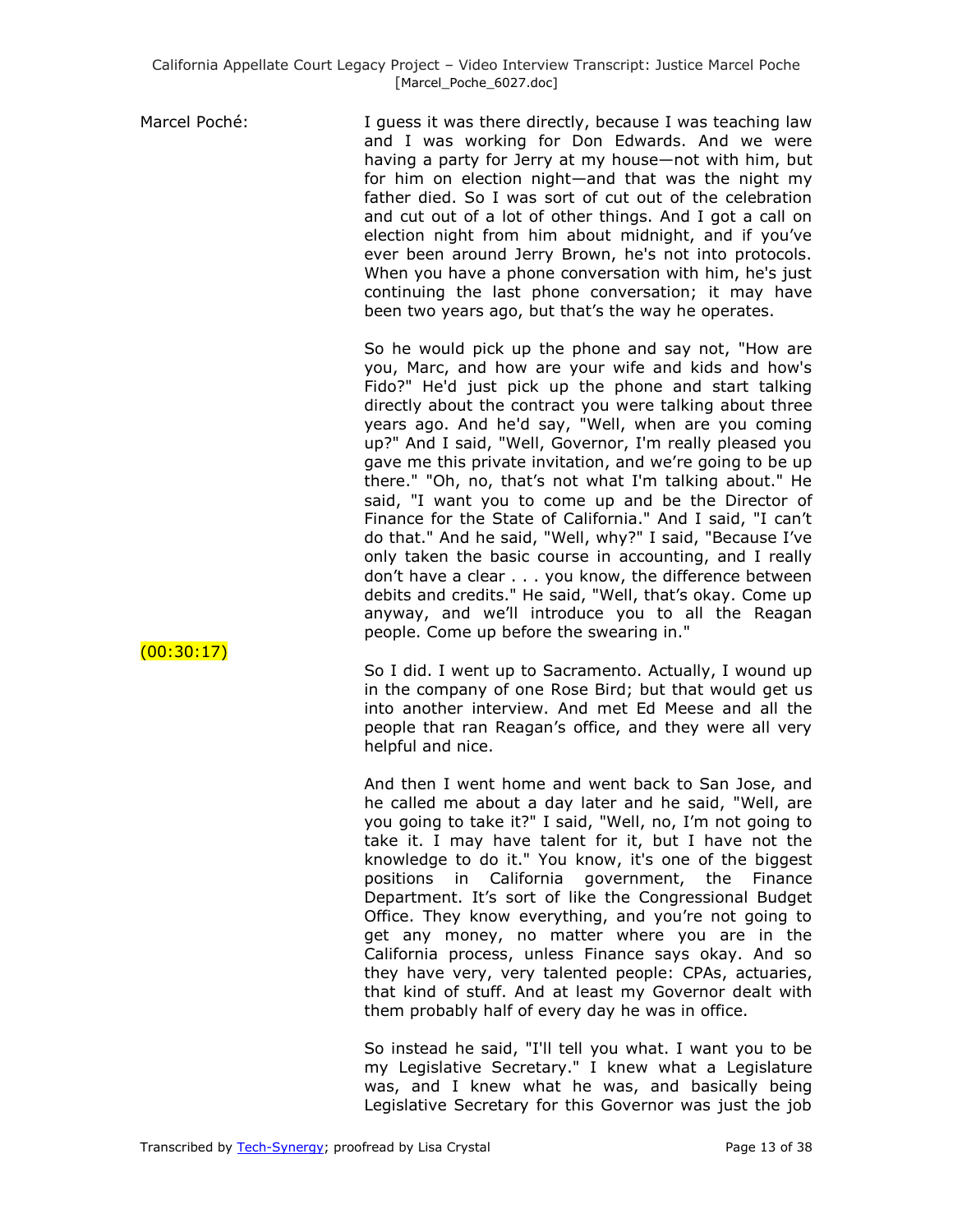of introducing him as a human being to these 120 other human beings, most of which hated each other because they'd run for governor and they saw the only reason he ran is his dad was governor, and he's a snively little kid.

- Patricia Sepulveda: You knew Jerry because you taught him?
- Marcel Poché: Yes.

Patricia Sepulveda: You touched on that back in the—

Marcel Poché: When I was a senior in college . . . I would emphasize that I came from a poor family, and the Jesuits had given me a scholarship all the way through; and they came to me and said, "We've got a plan." We want you and another friend of mine to live in a residence hall with the incoming freshmen and essentially make sure they don't burn the place down.

> So we had this very interesting experience where I had about 100 young men, some of whom I got to know very well and they're lifelong friends now; and there was this sort of unusual individual, Jerry Brown, who would walk down to our room usually about 10:00 at night and want to discuss the difference between Kant and some Greek philosopher. And fortunately we were seniors and we could say, "Well, that's very interesting; now go to bed."

> So that's how I met him. And I was coincidentally with him at very important times in his life. So when he left the Jesuits—I had just gotten out of the Marine Corps he phoned me and said, "I've left the Jesuits." And I said, "That's fine." And he said, "Can you put me up, because I'm coming by Berkeley to talk to the registrar?" I said, "Sure, we'll eat at about 5:00 in our little rabbit hutch."

> He shows up about 6:00 and says, "I just met with the registrar herself, and she was very nice to me." He says, "I was three hours late, and she didn't even mention it. She was really nice, and I'm getting the courses I wanted." And I said, "You know, did it occur to you that your dad is the Governor, is the President of the Board of Trustees of the State, you know, the Regents?"

> No, it hadn't passed his mind. So I was with him when he flunked the California bar. He was here working for, I think, Matt Tobriner. I was with him when he won his first political office, which was Secretary of State.

> So what I would say is we have a good, close relationship. I do not purport to be one of his intimates,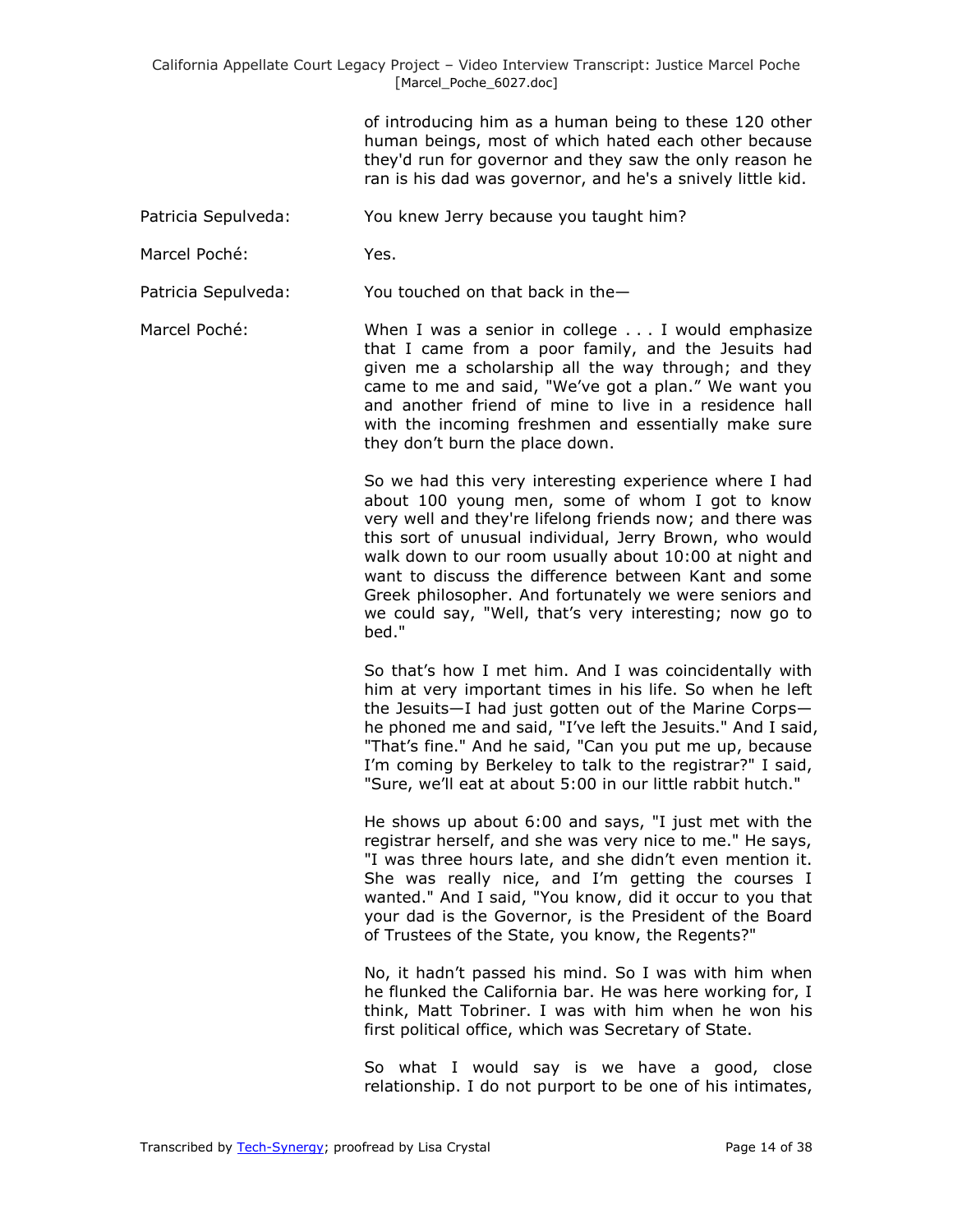but we have a good relationship and we certainly did up there.

- Patricia Sepulveda: And you became his Legal Affairs Secretary. Did you serve in that same position for the whole time you were up there or—
- Marcel Poché: I was not Legal Affairs; that was Tony Kline.
- Patricia Sepulveda: Okay.

Marcel Poché: I was Legislative Secretary.

Patricia Sepulveda: I'm sorry.

- Marcel Poché: And then they found out there was this box on Ronald Reagan's executive organization chart called director of program and policy. So he said, "Marc, I want you to be director of program and policy." So I had my name in two boxes. I can tell you that I don't know what a director of program and policy does, but I can assure you I did nothing for—
- Patricia Sepulveda: So you did both of those positions.
- Marcel Poché: Both, right.
- Patricia Sepulveda: And that was for how many years, then?
- 

Marcel Poché: It was for two years, because I didn't bring my family up; it was tough on the family. I really did not want to move to Sacramento, even though he really wanted me to and it would have been a fascinating eight years to end up being his chief of staff.  $(00:35:06)$ 

Patricia Sepulveda: So somewhere in there, we got married, we had children?

Marcel Poché: Well, I got married right after Santa Clara.

Patricia Sepulveda: Okay.

Marcel Poché: I have three children. And I must say, I thought about taking the eight-year gig; but I just didn't think it made a lot of sense.

Patricia Sepulveda: Must have been a fascinating experience, though.

Marcel Poché: I think, even if you don't like him, to be around Jerry Brown for any considerable period of time is quite an experience; he's very brave. He's not very organized, but he's very brave. He's a good man; he has a good sense of humor. It was fun to kind of run the State of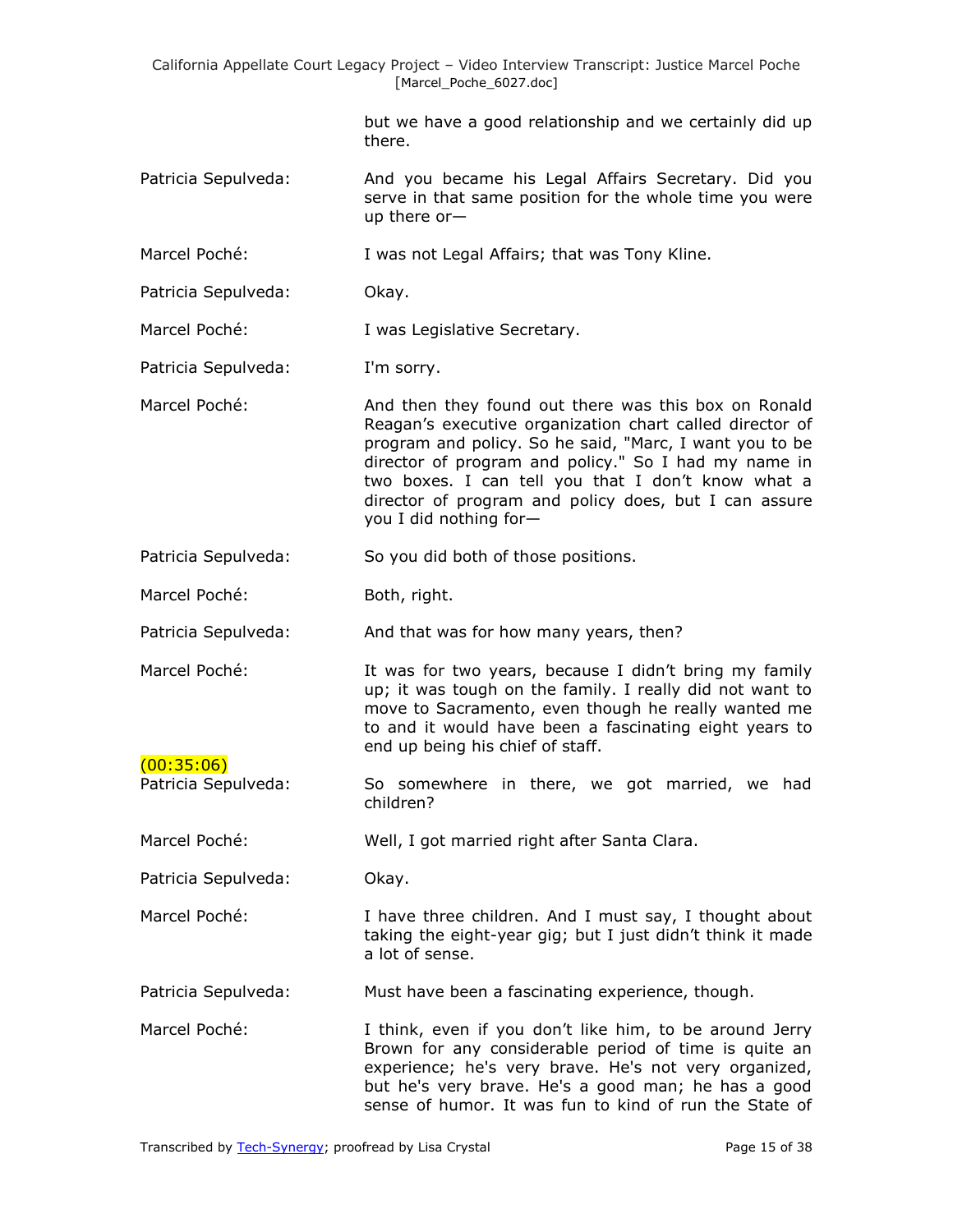California, and it was kind of heady stuff. We really thought we were hot stuff until you'd walk out of the building, and when you'd walk out of the building nobody would know who the Speaker was, nobody would know what the big bill was in the Senate Finance Committee that had to pass or the world would split in half. So you could exercise your ego for eight hours a day, then walk outside and be completely demoralized that you really weren't very important. *[laughing]* It was good training.

- Patricia Sepulveda: Back to the real world.
- Marcel Poché: It was good training.

Patricia Sepulveda: And would you say you were one of the small circle that had ready access to the Governor in that position?

Marcel Poché: Yes.

Patricia Sepulveda: And you mentioned Tony Kline, one of our justices here, was the Legal Affairs Secretary. Is that where you got to know Tony?

Marcel Poché: Right. His office was essentially where that desk is, and my office was essentially here. We both had doors, but we spent our time just listening to the other guys talk. We got to be very close. And yes, I would say there were probably five, maybe six, people that had access anytime they wanted it or anytime he wanted.

- Patricia Sepulveda: The Governor. And you said you left after two years. Was that when you went to the bench the first time or-
- Marcel Poché: No, I went back to teach at Santa Clara . . .

Patricia Sepulveda: Oh.

Marcel Poché: . . . . . . . . . and I taught for a year, and then I took my little cocker spaniel out for a walk around the park, and a San Jose police car pulled up—now, this was before cell phones—pulled up alongside of me and said, "Are you Marc Poché?" And I said, "Yes." He said, "Well, the Governor wants to talk to you."

> So they had radio phones at the time. And he wanted some advice on some issue, I don't remember what it was; so we talked for probably 20 minutes, and I told him what I thought. And then he said, "Oh. I've just appointed you to the superior court," and then he hangs up the phone.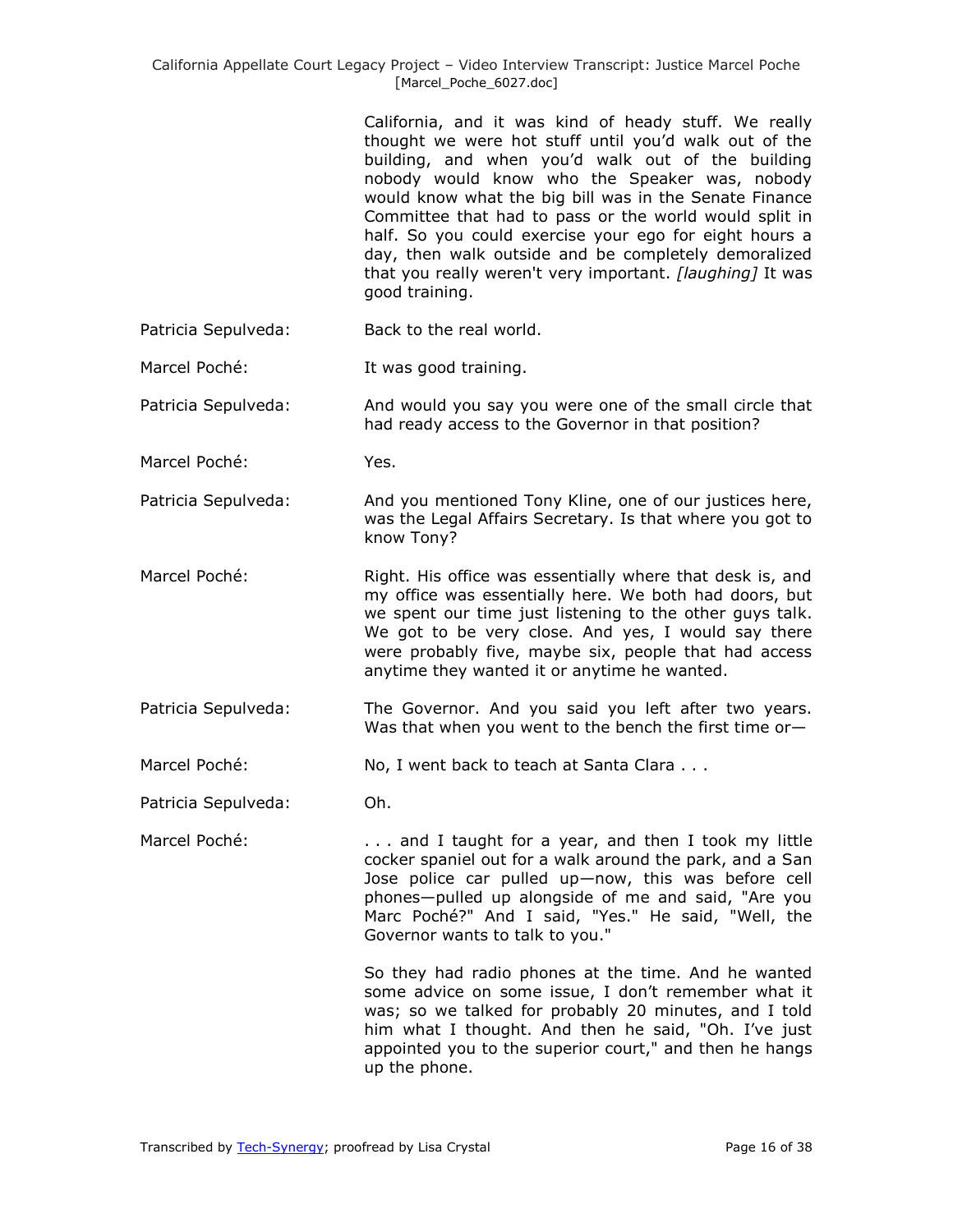So I had to get out of . . . I had signed a contract to teach; I think I had probably started teaching that year.

- Patricia Sepulveda: Had you applied for the superior court?
- Marcel Poché: No, no, no. And so it was-
- Patricia Sepulveda: Oh, good. This was out of the blue again.
- Marcel Poché: It was an interesting few months, and then the same thing happened about two years later. It was a different dog that I was walking; but it was actually the same scenario, only what he wanted advice on was a heavy, heavy issue, and it was a long phone call. But exactly the same thing happened: at the end of the phone call he said, "Well, Marc, I just nominated you for the Court of Appeal."
- Patricia Sepulveda: Interesting.

Marcel Poché: So it's been a crazy, crazy time.

- Patricia Sepulveda: Yeah. So that was Santa Clara Superior Court, and you were there a couple of years, I think, two years?
- Marcel Poché: I was there a couple of years, then I served . . . what did I do? I was mostly in custody felony criminal cases. My courtroom was the courtroom that was built for the Angela Davis trial. So there were trapdoors, and the chambers were about as big as a good-sized desk with one-inch bulletproof glass.
- Patricia Sepulveda: Security everyplace.
- Marcel Poché: And she was totally acquitted, not by me; I wasn't there at that time.

Patricia Sepulveda: Oh, okay.

- Marcel Poché: That was an interesting time, too: good colleagues, interesting work, and a great bench. It was just . . . you know, the bench then in Santa Clara County must have been about 30 superior court judges; now it's 99.
- Patricia Sepulveda: Is it that large? I didn't realize that.
- Marcel B. Poché: Oh. I couldn't pick half my colleagues out of a lineup.
- Patricia Sepulveda: Hmm. So you thoroughly enjoyed the trial court the first time around?
- Marcel Poché: I did.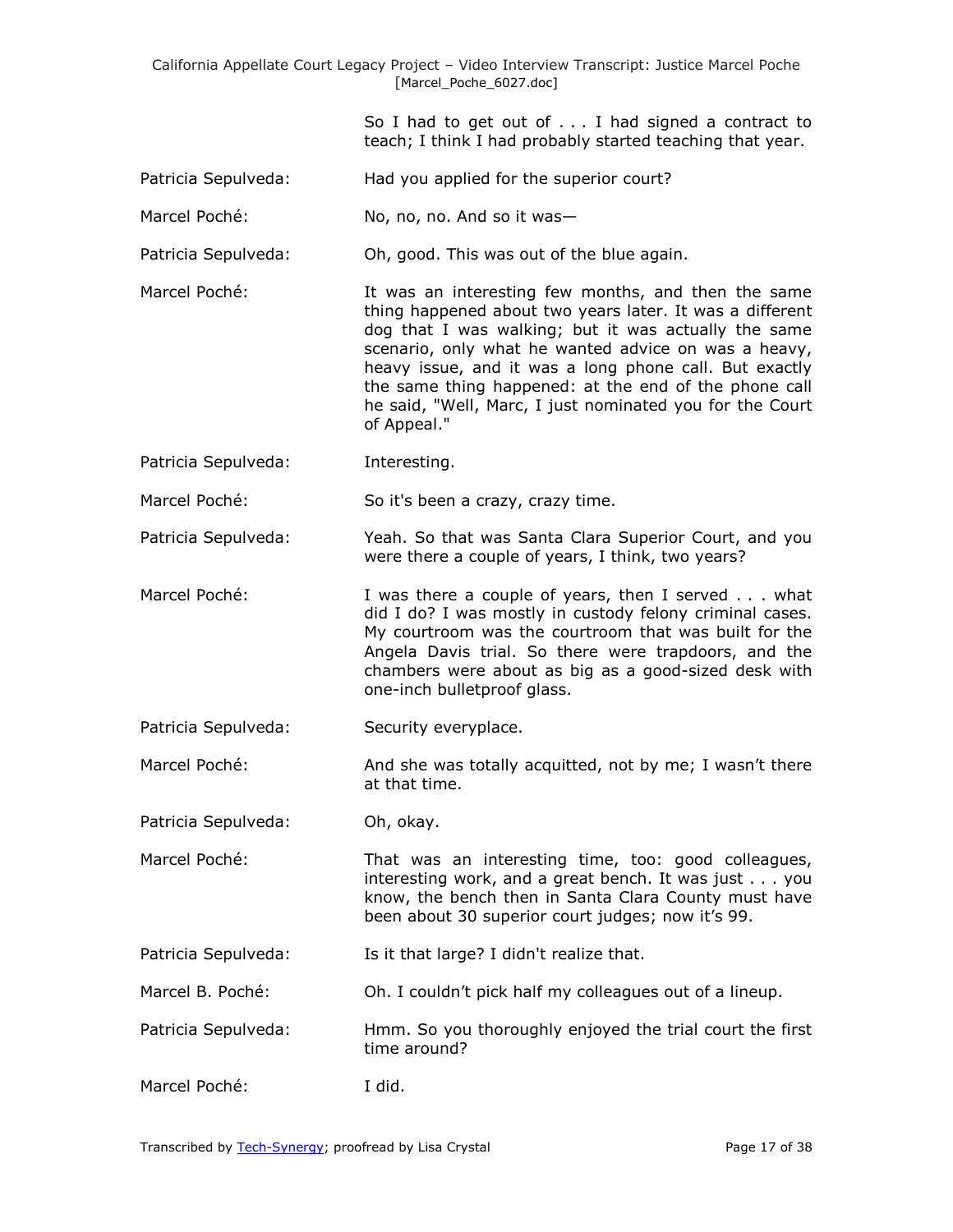- Patricia Sepulveda: Now, again, did you ask to be elevated at that point, or was this another Jerry Brown out-of-the-blue call to you?
- Marcel Poché: I didn't ask to be elevated at that time, but I'm quite sure that I talked either to him or to Tony Kline about, you know, sometime I would like to . . .
- Patricia Sepulveda: Someday, you'd like to do this.
- Marcel Poché: . . . . . . . . . . . . do that, go to the Court of Appeal.
- Patricia Sepulveda: And that was what year, approximately?
- Marcel Poché: I was appointed to the superior court on September 23rd of 1977. I think I was nominated for the Court of Appeal in late '79; didn't get a hearing until something like March of '80. And I was—  $(00:40:15)$
- Patricia Sepulveda: All right.

David Knight: *[Tape change]* And we're ready to go.

- Patricia Sepulveda: Marc, when we overlapped for about a year here on the Court of Appeal, you shared a lot of stories about your time up in Sacramento. Are there any of those that you can actually share on film?
- David Knight: I'm sorry, again.
- Patricia Sepulveda: Marc, when we overlapped for about a year here on the Court of Appeal, you had shared several stories about your time in Sacramento. Are there any of those stories that are entertaining—that are appropriate, at least, for being shared?
- Marcel Poché: Well, I'll try and think of a few. Number one, Jerry Brown had this reputation of being sour and having no sense of humor. And at the same time we're reading this in the papers, three of us were in there at night with him; and I don't remember what it was we were discussing, but he was leading the conversation, and it got so funny that all four of us ended up on the floor holding our stomachs because we were laughing so hard. But you couldn't get anybody at that time to believe that story; it happened to be true.

I can tell you a story about Mike Hanlon, who was a PJ here and a year PJ in mine; and he was also a Bellarmine boy behind me, and he also apparently joined the Jesuit order with Jerry and also left the Jesuit order. He was sitting on the superior court . . . I beg your pardon, he was not sitting on the superior court;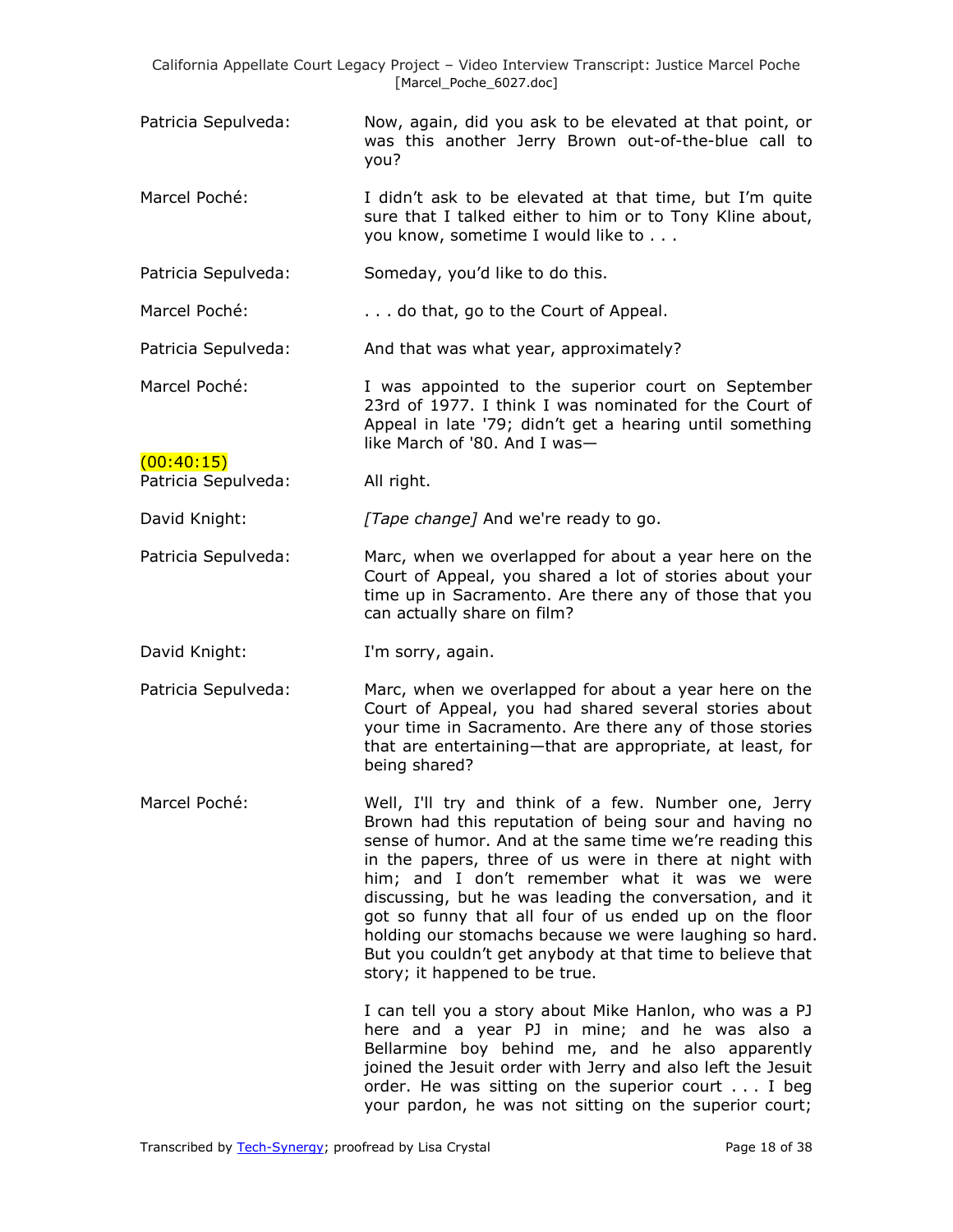he was sitting on the muni court and wanted to be on the superior court. That morning I was dealing alone with the Governor at his long desk, and we were ... there were all kinds of legislation we had to go through: are you going to sign it or are you going to veto it. And this was time to get it to yourself and the Governor; you really had a fight, and you had to straight-arm people, because this stuff was going to become law without your signature if you didn't. So I had done that in-fighting, and all of a sudden Tony Kline comes through the door, as we all know he can, and he's got a bunch of commissions. And his message is, "Governor, essentially you've got to sign one of these. They're going to kill you in the press if you don't give the Superior Court of San Francisco a superior court judge; you're going to get all kinds of bad press."

And Jerry grabs these commissions and he doesn't talk with Tony; he scans through them, and he gives me the commission and he said, "Is that the guy I was in the Jesuits with?" And I said, "Yes, I think it is, and he's a good guy and a good judge."

So he takes it, he puts it down on his table, and he has a big black felt pen, and he signs it and dates it and at the top he puts—I don't know if you ever saw Mike's thing—"A.M.D.G.", a period after each. That's the Jesuit motto: Ad majorem Dei gloriam; All things for the greater glory of God. And I think Mike sort of puts that one over on the side.

- Patricia Sepulveda: I was going to say, is that framed somewhere, I'm sure, for Mike?
- Marcel Poché: Well, there were other things, like he did not want to appoint judges during the first part of his term. He wanted to see if . . . don't ask me to explain that; but he wanted to see what could happen, and it started to happen. And he decided, well, okay he would start appointing judges, and he started phoning municipal court judges at about a quarter to 5 on Friday. And in some of those cases, the phone would be answered after many rings by a clerk saying, "Well, no, the judge isn't here; can I take your call?" And he'd say, "Yes, just tell him the Governor of California called, and thank you."

## Patricia Sepulveda: And I bet that person didn't get the appointment.

- Marcel Poché: Well, they had to work for it; let's put it that way.
- Patricia Sepulveda: Interesting. So you said you went down to work Santa Clara Superior Court and then got the elevation to the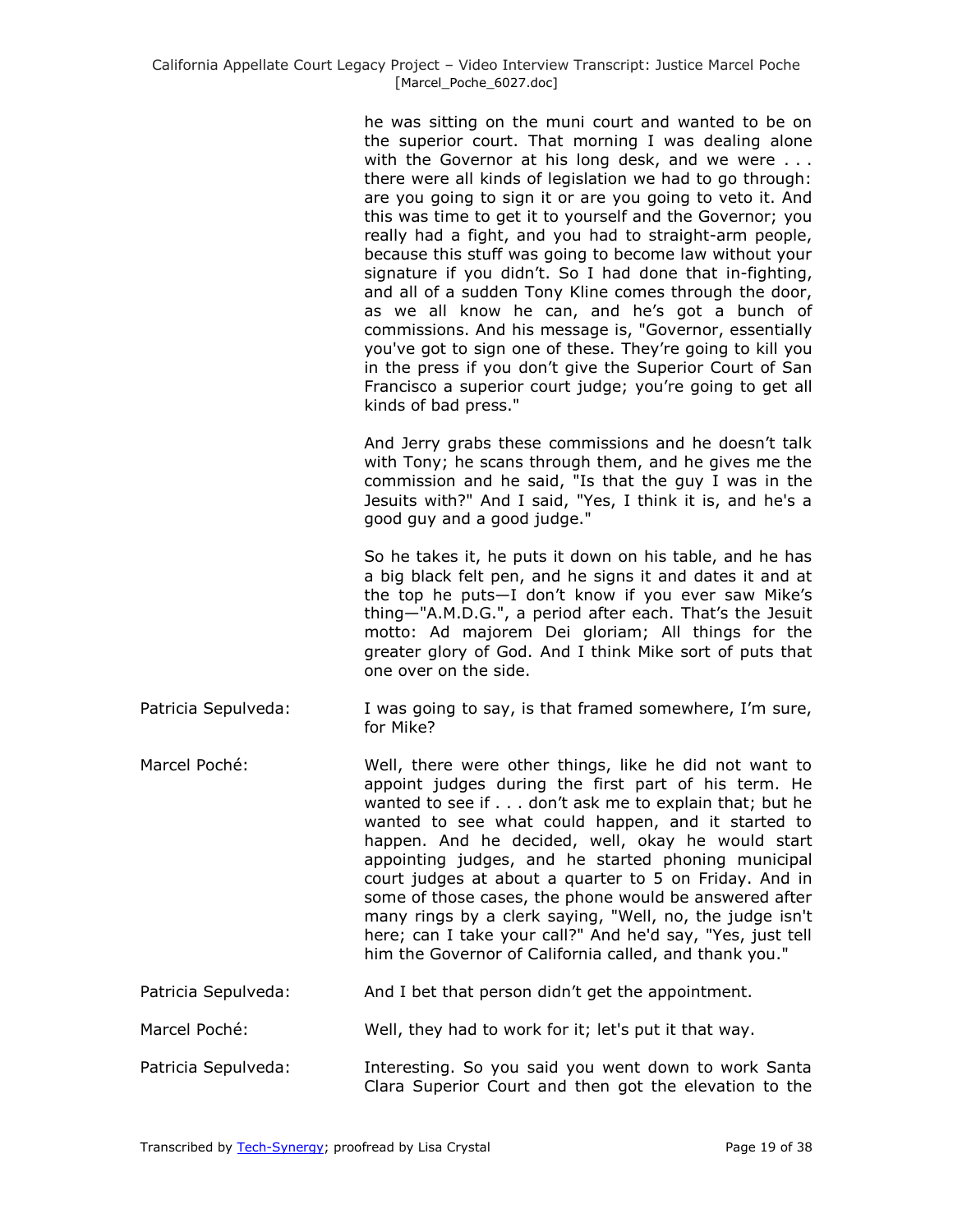> First District about 1979, 1980. Now, at that point, the Sixth District didn't exist?

Marcel Poché: Correct.

Patricia Sepulveda: So that was why you came here rather than there.

Marcel Poché: Yeah. We had jurisdiction . . . The First District, the way I recall when I got here, had jurisdiction from the Oregon border down through Santa Cruz, San Benito, and Monterey County—was the Number One district.

Patricia Sepulveda: Huge, huge. And how many divisions—four at that point?

 $(00:45:00)$ 

- Marcel Poché: Yes, there were four divisions, and the seat . . . And the Legislature in the final year Ronald Reagan was Governor of California created an additional seat on each of the four divisions; but then they didn't have anyplace to put the people. So that went on for a year, and it was one of those seats that I was appointed to.
- Patricia Sepulveda: So it was a newly created seat, and that brought each division up to four justices?
- Marcel Poché: Four.
- Patricia Sepulveda: And at that point did you have the same staffing that we had when we were here together?
- Marcel Poché: When I got here in 1980, just to give you an idea, as you discovered in your year with me, I like to write and rewrite. And I had a very pleasant secretary, and I'd really never been in her office, because we had just started on this thing. And so I'd be writing that decision and hand it to her, and she'd type it out; then I'd decide that this paragraph really should go here.

After about three or four of those, she came to me and she said, "Judge, is that the way you operate all the time?" I said, "It really is. I think I'm my own best editor, and I just really have to do a lot of rewrites." She said, "Well, I'm not sure if I can do this." And I said, "Well, why not? Don't you have an IBM Selectric?" And, no, we had these old standup machines, the old black machines; what did they call them? And that's what each secretary had in those days.

So there were no concurrent opinions, there were no dissenting opinions. *[laughing]* And the guide was three months per judge, and we were so far behind that a few of the progressives like John Racanelli and Jim Scott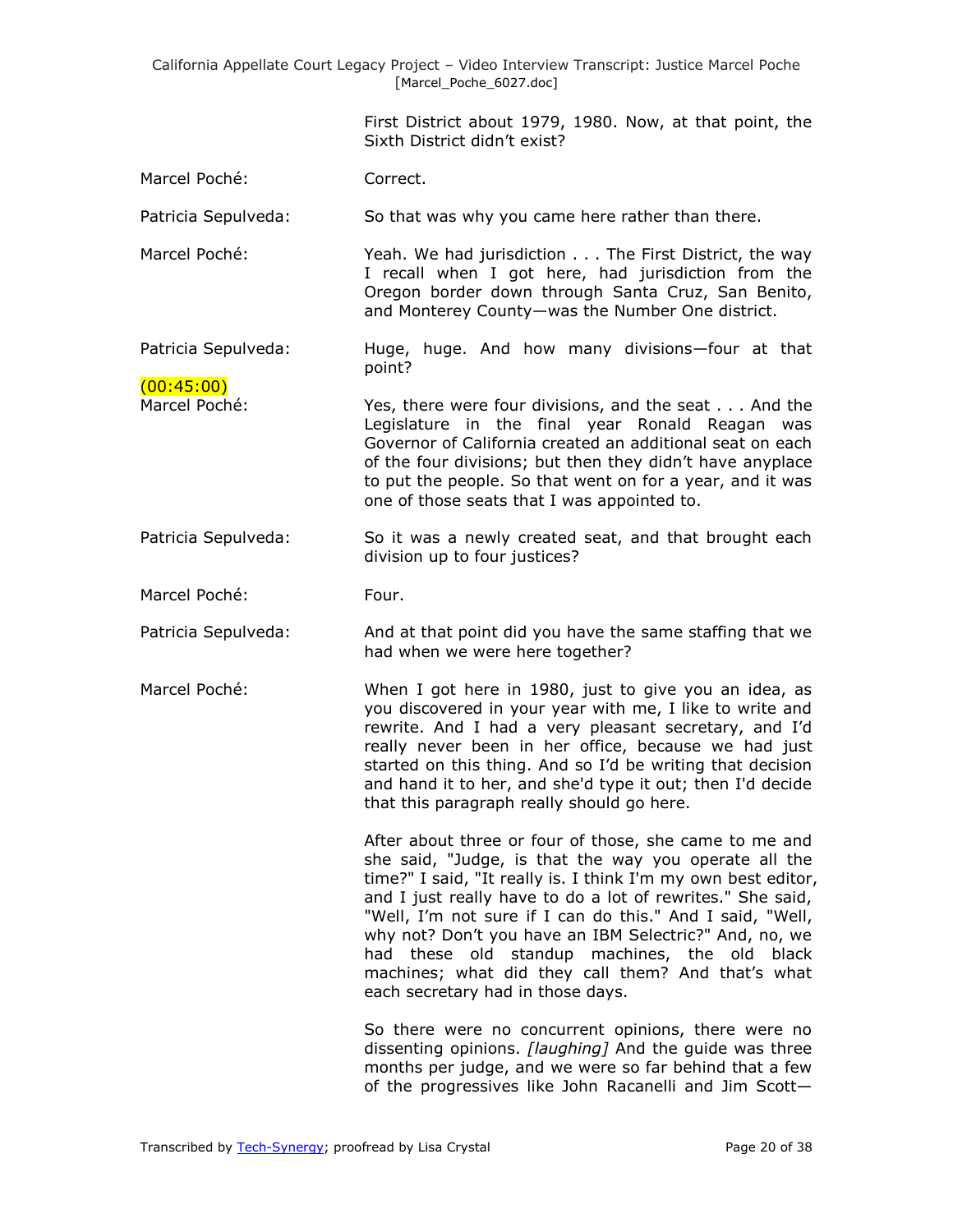only Racanellli was a PJ—decided, "Look, we've got to do something about this."

So we had a big meeting out at someplace out by the wharf, and Scott makes this very impassioned plea, saying, "We're not doing justice. If you have a civil judgment, you're lucky if you get a decision in three years from the First District Court of Appeal," and criminal was worse. And we took a vote and the vote was pretty close, and then some of the more senior judges who were PJs just announced to the world, "Well, that's not going to happen in my division, because we each really work on our three cases, and it's going to be over my dead body; but there's more than that."

So to get this district current took a lot of work, and quite frankly for those that did it—people like Winslow Christian, Jim Scott, John Racanelli, and probably a lot I'm forgetting—they really had to take on the judicial establishment, and that's when it started to change. There was no law library; there wasn't much of a library. Of course there were no computers.

- Patricia Sepulveda: Did you have research attorneys, the same-
- Marcel Poché: We had one research attorney and that person could stay with you two years, because at the end of one year you could do something like bump them 5 percent.
- Patricia Sepulveda: But they weren't permanent employees.
- Marcel Poché: No. And then the evolution was a few years later we convinced the Legislature to give us—we, the judiciary, convinced the Legislature to give us—an additional one. It seems to me about a year after that, we convinced them to make the first research attorney a career position, so you could hire somebody really good and keep them; and then years after that the same thing happened with the second. And I can't remember about writ attorneys; I really don't know. It's lost in the memory of when they fit into the position.
- Patricia Sepulveda: Did they have the big, central staff of attorneys for backup?
- Marcel Poché: Yes. They had a central staff, and it produced a lot of work. And I think it was always well run in terms of the principal attorneys that I can remember very much, and they were very talented attorneys; but it had a way of sort of running itself, and then you'd be handed an opinion that you were supposed to sign and get a couple of other signatures on. So it didn't always work out that way; but they were good and they helped us.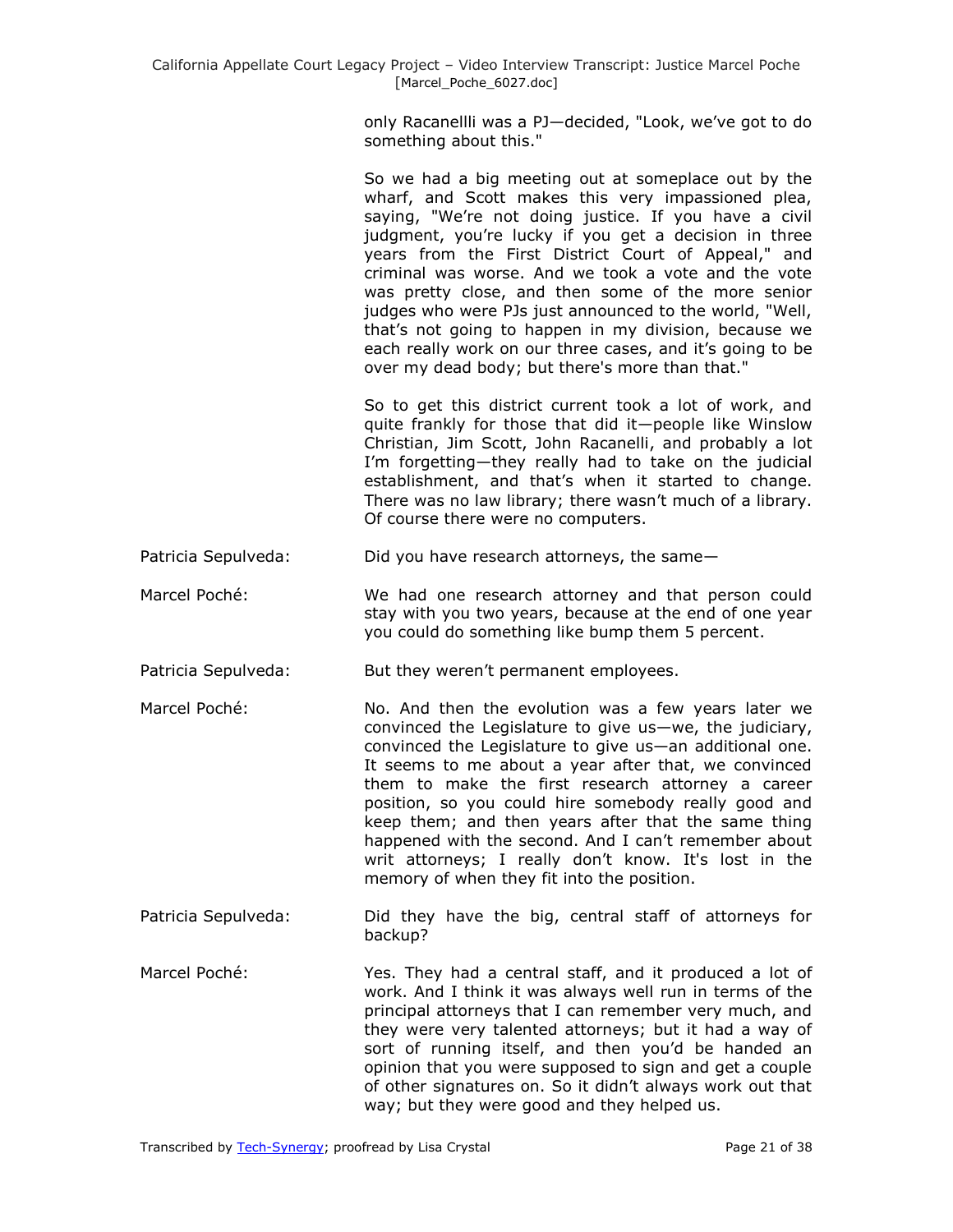|                                | And then the idea of central staff fell out of favor, and it<br>seems to me about the time I was meeting you and then<br>leaving the court, the central staff was very small.                                                                                                                                                                                                                                                                                                                                                                                                                                                                                                                                                                                                                                                                                                                     |
|--------------------------------|---------------------------------------------------------------------------------------------------------------------------------------------------------------------------------------------------------------------------------------------------------------------------------------------------------------------------------------------------------------------------------------------------------------------------------------------------------------------------------------------------------------------------------------------------------------------------------------------------------------------------------------------------------------------------------------------------------------------------------------------------------------------------------------------------------------------------------------------------------------------------------------------------|
| Patricia Sepulveda:            | It is; it was, I think, just a few.                                                                                                                                                                                                                                                                                                                                                                                                                                                                                                                                                                                                                                                                                                                                                                                                                                                               |
| Marcel B. Poché:               | Like we had an expert in workers' comp or something<br>$and -$                                                                                                                                                                                                                                                                                                                                                                                                                                                                                                                                                                                                                                                                                                                                                                                                                                    |
| Patricia Sepulveda:            | PUC and-                                                                                                                                                                                                                                                                                                                                                                                                                                                                                                                                                                                                                                                                                                                                                                                                                                                                                          |
| Marcel Poché:                  | Somebody else doing Wendes.                                                                                                                                                                                                                                                                                                                                                                                                                                                                                                                                                                                                                                                                                                                                                                                                                                                                       |
| Patricia Sepulveda:            | Wendes, which is no longer being done. So there were a<br>lot of changes in terms of the staffing, technology<br>obviously, over those 20 years. In the eight years I've<br>been here, I've see quite a few changes in terms of my<br>colleagues in my division. You must have seen quite a<br>change during your 20 years here as well.                                                                                                                                                                                                                                                                                                                                                                                                                                                                                                                                                          |
| (00:50:11)<br>Marcel B. Poché: | When I arrived I think the average median age of a<br>member of the Court of Appeal was pretty close to 70,<br>and at 70 you had to get out then under the law. They<br>were for the most part, at least in the early part, very<br>talented trial judges that really had reputations as such.<br>They had one research attorney; they had a glass door<br>like that, so you couldn't see in. Their secretaries had<br>glassed-in doors, and they were typing about three<br>opinions a month. And then things started to change,<br>and I think that change was initiated by Jerry Brown,<br>because he was appointing people who were much<br>younger, and the people that followed him-George<br>Deukmejian, Pete Wilson, and so forth-I think kept that<br>up. You don't see a lot of people being appointed at 60<br>or 65 to the Court of Appeal. It's a mix, and I think it's a<br>$much-$ |
| Patricia K. Sepulveda:         | When you started, where there any women on the<br>court?                                                                                                                                                                                                                                                                                                                                                                                                                                                                                                                                                                                                                                                                                                                                                                                                                                          |
| Marcel B. Poché:               | There was a what's that? In Santa Clara County we<br>had one woman.                                                                                                                                                                                                                                                                                                                                                                                                                                                                                                                                                                                                                                                                                                                                                                                                                               |
| Patricia K. Sepulveda:         | How about up here?                                                                                                                                                                                                                                                                                                                                                                                                                                                                                                                                                                                                                                                                                                                                                                                                                                                                                |

- Marcel B. Poché: Up here, there were no women when I got here; but Betty Barry-Deal was appointed by Jerry Brown while I was here, and then at the end of my tenure you people were taking over.
- Patricia K. Sepulveda: Were taking over the place; trying to, anyway.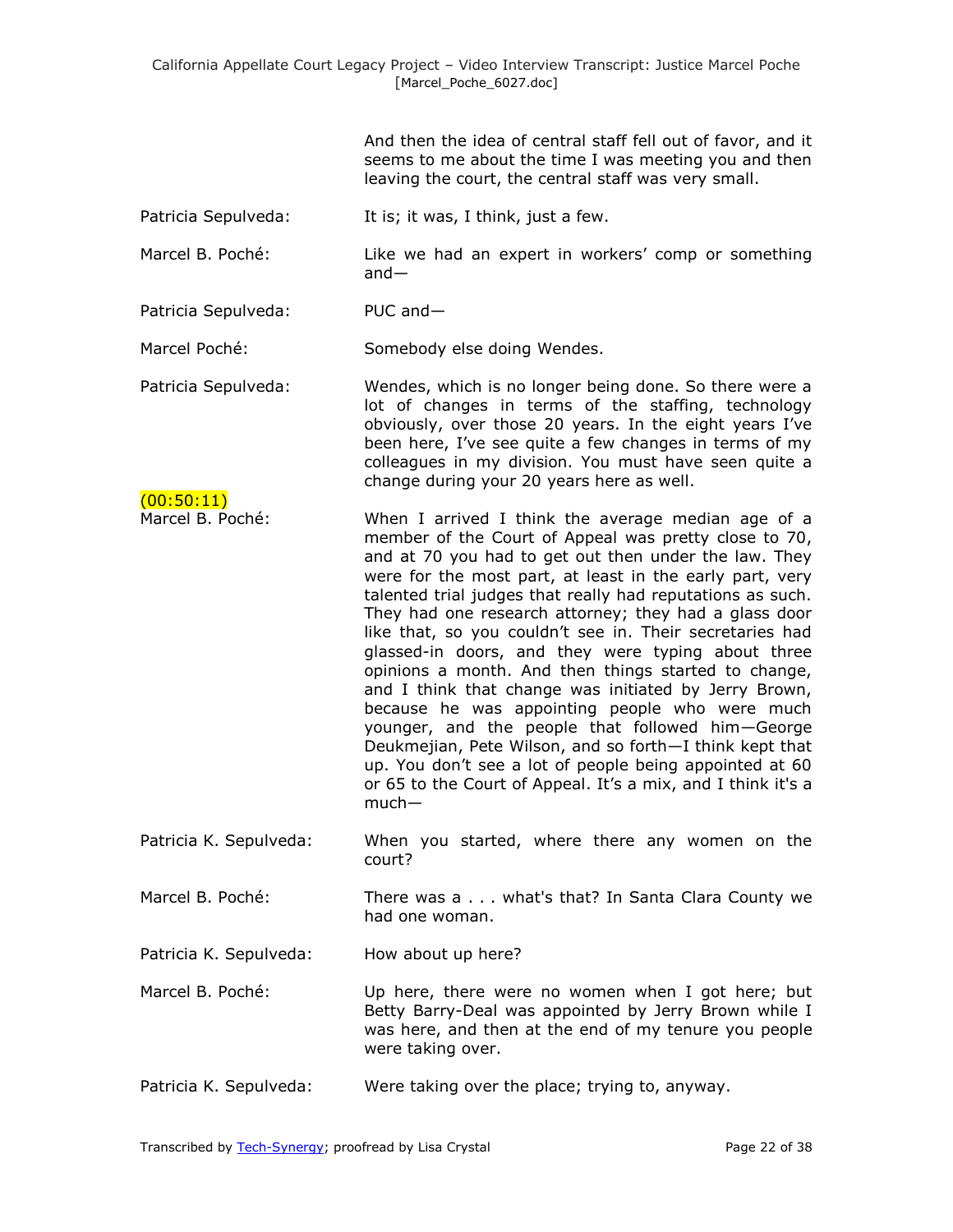- Marcel B. Poché: On the superior court when I first went, there was one woman, a very, very talented person; and she didn't get a lot of help, let's put it that way. And now you look, the benches are now getting to be like the law schools: there are more women than there are men.
- Patricia K. Sepulveda: I think Contra Costa is very close to being that way. Certainly this bench has had a number of women appointed since I've started here, even.

What about minorities? Has there been a change, or was there a change over your 20 years on the Court of Appeal?

- Marcel B. Poché: Clint White was here, and John Miller; both of them. Clint had been a superior court judge, John had been a very active legislator—both bright people. That was it for a long time. I don't remember . . . Cruz Reynoso was on the court, but he wasn't on *this* court.
- Patricia K. Sepulveda: Right. Not a huge change, even until today.

Marcel B. Poché: No. It was a senior men's club.

- Patricia K. Sepulveda: I remember coming over for Mike Phelan's confirmation hearing and having exactly that thought.
- Marcel B. Poché: I mean, that doesn't make it bad. I mean, there's many law firms that I've been in and out of like that, and they take everything very seriously and they wear hats and vests.
- Patricia K. Sepulveda: Uh-huh.

Marcel Poché: That's about the way I was.

- Patricia Sepulveda: Division Four when I started here was very collegial, and we went out to lunch almost . . . some subgroup of our division almost every day. Was it the same over the 20 years? Did that change with different makeups in the division or—
- Marcel B. Poché: It changed dramatically over the years. I don't want to get into names, but a lot of people when I first got here were more absent than they were present. That doesn't mean that they weren't working hard; I assume they were on their cases at home. And I'm not talking about my division. You just didn't see them very much; and if you did and you wanted to talk with them about a case, they were very willing to do that, but they had to sort of go refresh their memory on the case. They couldn't just walk in like you and I did and say, "Hey, Pat, that paragraph, I really have some trouble with it," and you'd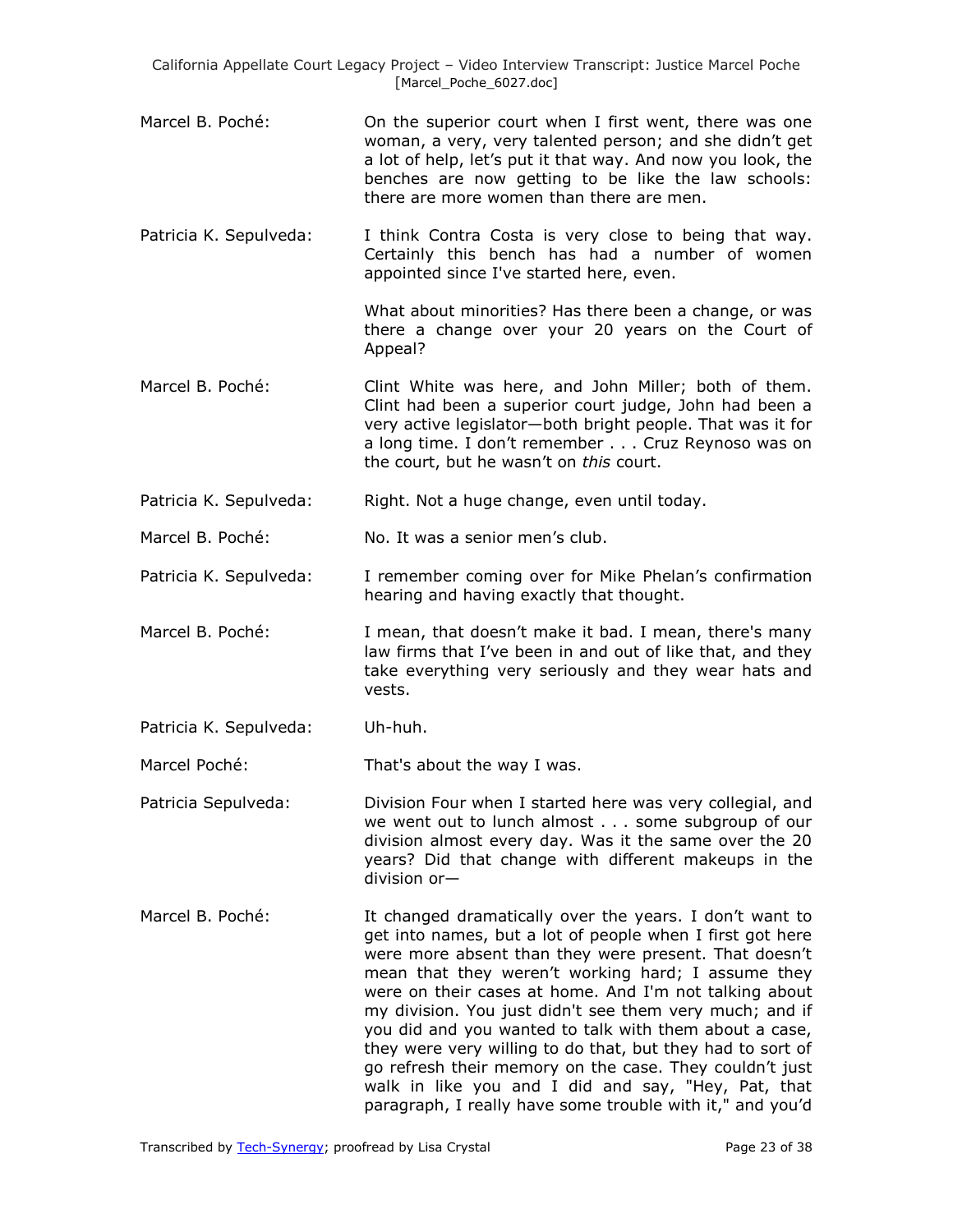| California Appellate Court Legacy Project - Video Interview Transcript: Justice Marcel Poche<br>[Marcel_Poche_6027.doc] |                                                                                                                                                                                                                                                                                                                                                                                                                                 |  |
|-------------------------------------------------------------------------------------------------------------------------|---------------------------------------------------------------------------------------------------------------------------------------------------------------------------------------------------------------------------------------------------------------------------------------------------------------------------------------------------------------------------------------------------------------------------------|--|
|                                                                                                                         | say, "Oh, no, I really want that paragraph in," and we<br>both knew what we were thinking about.                                                                                                                                                                                                                                                                                                                                |  |
| Patricia K. Sepulveda:                                                                                                  | Right.                                                                                                                                                                                                                                                                                                                                                                                                                          |  |
| Marcel B. Poché:                                                                                                        | That was pretty rare at the beginning. I think a lot of<br>that had to do with age and technology, but people were<br>very friendly. There was no trouble going to lunch, and<br>the court had a few dinners.                                                                                                                                                                                                                   |  |
| Patricia Sepulveda:                                                                                                     | Uh-huh.                                                                                                                                                                                                                                                                                                                                                                                                                         |  |
| Marcel Poché:                                                                                                           | It was basically a friendly place; it was just a very quiet<br>place.                                                                                                                                                                                                                                                                                                                                                           |  |
| Patricia K. Sepulveda:                                                                                                  | Quiet, yeah. It's still pretty quiet, usually.                                                                                                                                                                                                                                                                                                                                                                                  |  |
| Marcel B. Poché:                                                                                                        | Yeah. And I had gone from I had just been named<br>the-what do they call it?-the supervising judge of the<br>criminal court. And I had a few weeks of it, which you<br>know a lot better than I do-you get 200 lawyers<br>running through your courtroom in one day, and you<br>have to make 200 decisions on people's lives and stuff<br>like that and take phone calls. And then you're in this<br>monastery where it was so- |  |
| (00:55:20)<br>Patricia K. Sepulveda:                                                                                    | Very cloistered.                                                                                                                                                                                                                                                                                                                                                                                                                |  |
| Marcel Poché:                                                                                                           | Yes, indeed.                                                                                                                                                                                                                                                                                                                                                                                                                    |  |
| Patricia Sepulveda:                                                                                                     | Quiet, quiet atmosphere.                                                                                                                                                                                                                                                                                                                                                                                                        |  |
| David Knight:                                                                                                           | [Tape change] Ready to go.                                                                                                                                                                                                                                                                                                                                                                                                      |  |
| Patricia Sepulveda:                                                                                                     | Marc, one of the profiles that they gave me regarding<br>you described you-and this is not an exact quote-but<br>something of a very liberal justice who was not afraid to<br>dissent during his time on the Court of Appeal. Do you<br>think that's an accurate description?                                                                                                                                                   |  |
| Marcel B. Poché:                                                                                                        | Yes, except that I think the word "liberal," when applied<br>to this court, including all divisions, when I first landed<br>here gives a meaning that would not normally be given<br>to a liberal. This is a very conservative, quiet place. No<br>dissents, no concurrences, awful lot of affirmances, and<br>no writs.                                                                                                        |  |
|                                                                                                                         | And I came out of the law-teaching experience too, and<br>I think I was naive in a lot of ways, and that caused me<br>to write a lot of dissents. And one of the reasons for the<br>dissents is that it was just so difficult to get a conference<br>with the people involved to talk about the case. It's not<br>that they were denying you a conference; it was just                                                          |  |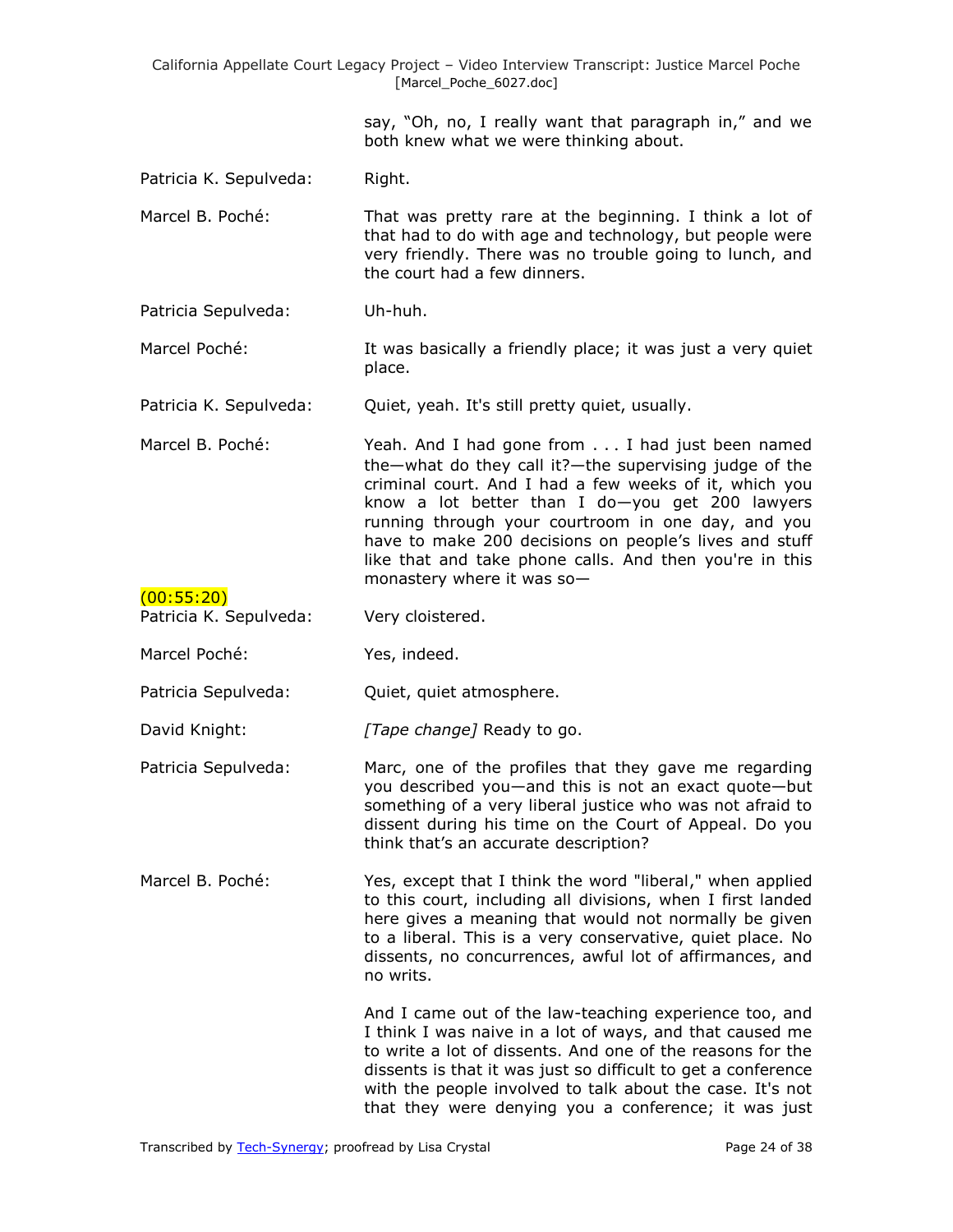they would be there, but . . . In order to set up a real conference about a case you'd really have to book it ahead of time. They'd have to go reread the case; they usually had then both signed an opinion. So they'd get movement. Well, I understand that. Once you put your name on something, you've got a little . . . Yes, so I wrote a lot of dissents.

- Patricia K. Sepulveda: I actually have the numbers here, because they compiled at least the published cases. They're really impressive, actually, in terms of the numbers: there was 276 majority opinions published, 50 separate concurring, and 62 dissents.
- Marcel Poché: Well, some of those—

Patricia Sepulveda: I don't know if that's a record, but-

Marcel B. Poché: No, and some of those got picked up.

- Patricia Sepulveda: Yeah.
- Marcel Poché: A lot of those dissents were written . . . Well, mostly those dissents were written on cases as I remember them where the law was settled. There was no big fight about what the law was; and the facts were like facts, they were there. I would get from at least what I thought from time to time an opinion that was just refusing to acknowledge that the Supreme Court of California had changed that law and changed it dramatically so that the Supreme Court case wasn't the same.

Well, if you're sitting on the Supreme Court and you really meant it last week when you said the sky is green and these opinions are all coming out saying the sky is red, what are you supposed to do? Take the case and say, "We really meant red"? They don't have that power, as I understand it. You're wasting time.

So I wrote the dissents, really for the purpose of getting the cases de-published, that I would have reached a different result because of that. I don't think very much of that was law that I was myself making up to get a more liberal answer, you know.

Patricia Sepulveda: Right.

Marcel Poché: I can't be my own critic, or at least that's the way I remember it. I was . . . I remember being busy on this court for most of that time. A lot of those kind of dissents and a lot of dissents where I think there were two ways of looking at a problem—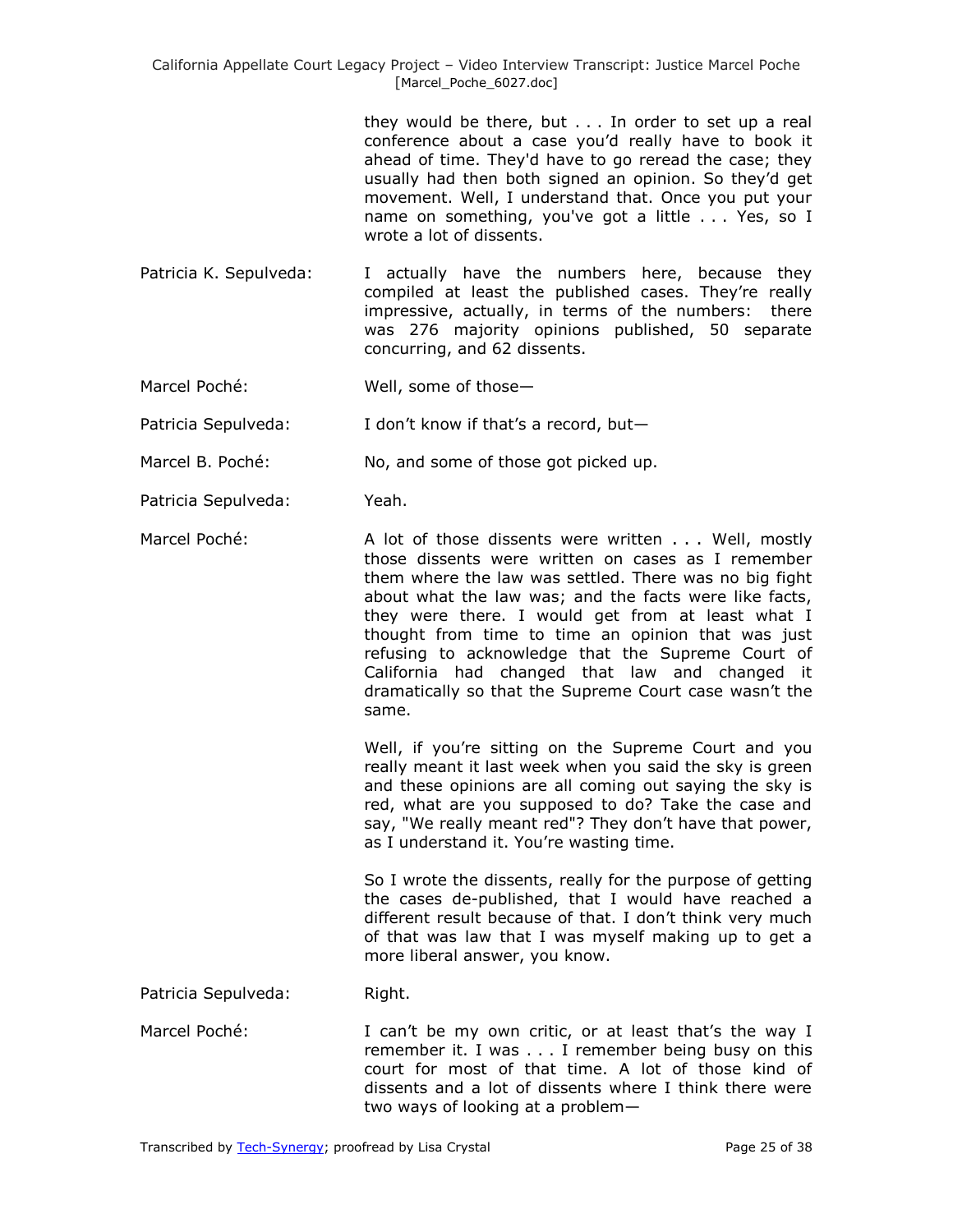- Patricia Sepulveda: Uh-huh.
- Marcel Poché: And you would get an honest, well-done, proposed majority opinion from X. It's a law you didn't know anything about. You'd study it, you'd do your own research, and you'd come up with something absolutely different. You would then . . . Both of those opinions would be given to the third party, and I made a point of never mow-mowing a third party. I figured if my third judge wanted to ask me about my opinions, I'm available; but I'm not going to . . . I think I did. I don't think I ever—
- Patricia K. Sepulveda: You did, and I actually very much liked that practice.
- Marcel B. Poché: And then the third party would make a decision. In one particular instance, I remember that party went with X four times in a row, and four times in a row the Supreme Court viewed it the way I viewed it. One of them was a very interesting case, but that's not a criticism of X.
- Patricia Sepulveda: Uh-huh.

(00:01:02)

Marcel Poché: The law was really in flux.

- Patricia Sepulveda: It was just you could go either way.
- Marcel Poché: And there were just two different ways of looking at it. And sometimes I would do that just because they ought to both be fleshed out. I think that helps the Supreme Court when you've got a case in a new area of law—let's say abortion or something like that. Nobody knows what the heck the answer is or how it can be looked at; you almost have an obligation, it seems to me, to raise the other side at least fairly. But what I've described to you I think is not meant as a criticism of the people that wrote those opinions. That is what I think Courts of Appeal ought to be doing: really thrashing out the facts.
- Patricia K. Sepulveda: There was one of those cases I noticed in here that caught my attention involving the Boys Club of Sanford.

Marcel Poché: That's right.

Patricia Sepulveda: Where you wrote a dissent that was whether or not the Unruh Act applied to the Boys Club, and the majority apparently said no and you said yes, and it went up to the California Supreme Court. And what caught my eye in the case was that the Chief Justice, Rose Bird, wrote a separate, concurring opinion solely for the purpose of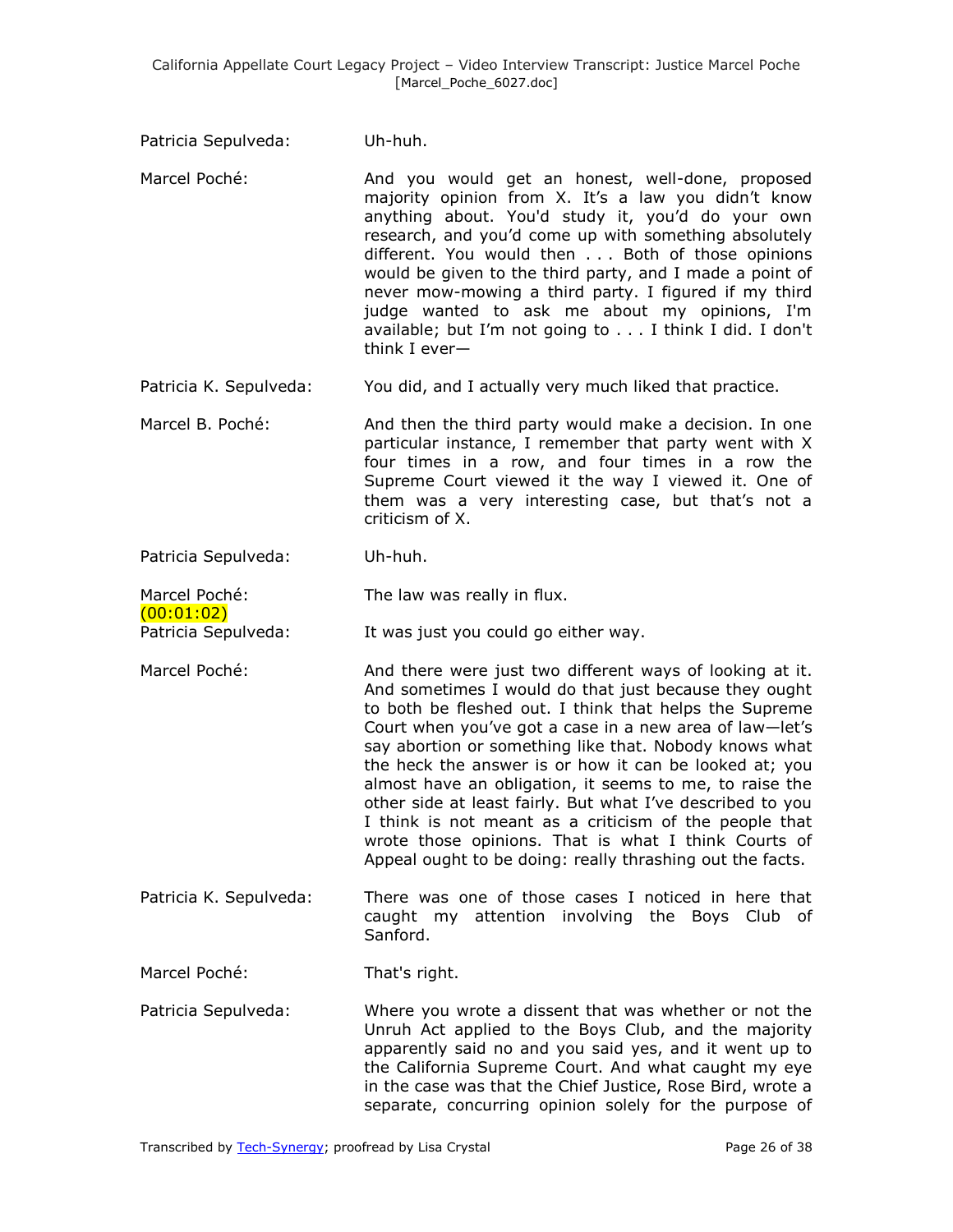complimenting the dissent that you had written in that case. And in fact, she said that it was worthwhile to reproduce parts of it, because she thought it should stand somewhere in the annals of legal history and that basically it ended up being the same reasoning that the majority in the Supreme Court used for much of the opinion.

Marcel B. Poché: Well, that was very kind of her to do that.

Patricia K. Sepulveda: Very unusual thing, I think. I don't recall ever seeing that happen before.

Marcel B. Poché: No, I mean, you might get a friendly cite; but I know that was extraordinary, and maybe even more extraordinary, given some examples of our history together over the years.

> That was a case that was decided by a really good trial judge in Santa Cruz. Essentially what happened is, there was a Boys Club that was funded, as I remember, by a woman and she put in the restriction, "This is for boys only."

- Patricia Sepulveda: Boys only.
- Marcel Poché: The Unruh Act said you can't discriminate on the basis of sex in a business establishment. I don't think there was any doubt that it was sexual discrimination.
- Patricia Sepulveda: Uh-huh.
- Marcel Poché: But there was argument about whether or not it was a business establishment. And while we were trying to decide that case, the California Supreme Court came out with a case in which it found a very small homeowners association, which had I think an annual membership of something like \$50, to be a business establishment. Well, these kids were paying \$10 or \$20 for their memberships just to swim in the pool.

Patricia Sepulveda: Hmm.

- Marcel Poché: What I do remember about that is how strange it sounded to a lot of people that you were going to allow little girls as a matter of law to swim in the little boys', but it was just . . . you didn't have to be a bad person not to get that, but it really struck a lot of people—it was really very odd.
- Patricia K. Sepulveda: Strange, bizarre.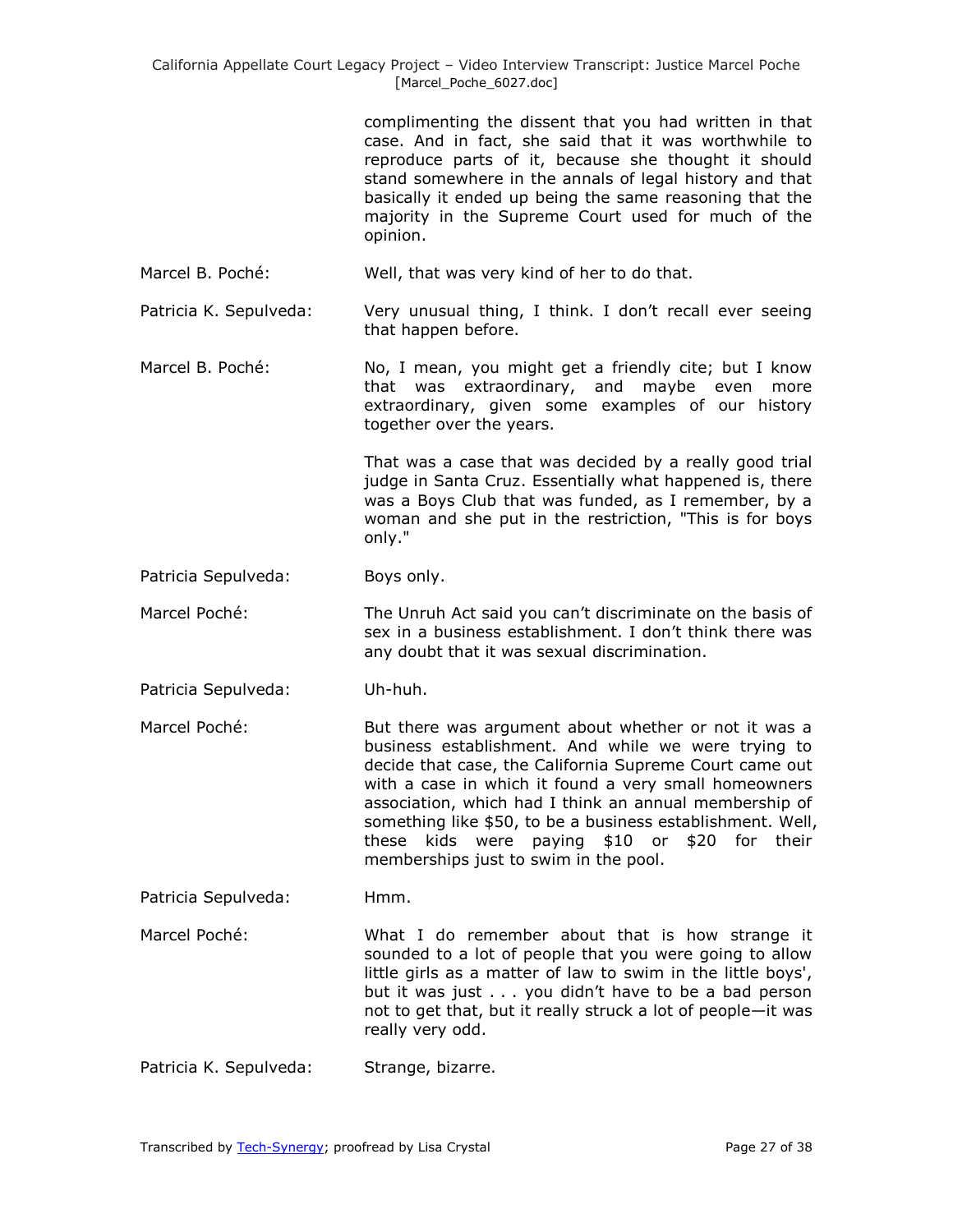- Marcel B. Poché: It was just the women's rise, and women's rights wasn't really very powerful in 1981.
- Patricia K. Sepulveda: Hmm. Were there any other of these opinions that stand out in your mind, ones that you're either particularly proud of or you found so interesting that they still stick with you?
- Marcel B. Poché: Well, I'll tell you the opinion I'm most proud of is, there's no record of it. It was a case of a guy in Vacaville, I think he was a lifer, and he needed a liver transplant. And he petitioned the superior court fore a hearing on that, and the policy of the California prison system I think was to give kidney transplants. But he said, "I am the meanest son of a gun in the prison system and nobody likes me, and it's with good reason, and that's why I'm not getting a kidney. I've got donors, and I can't get a hearing in the Supreme Court and can't get checked out."

So I went in to Carl Anderson, who was the PJ and a longtime friend—though we often differed on the law and I thought to myself, "Am I going to be able to convince Carl?" And as I walked in the door, he turned to me and he said, "Marc, did you see this case?" I said, "Yes, I did." He said, "We've got to do something about that".

So we issued a writ for a hearing, and the superior court in that county did not bring a hearing. So the guy wrote back to us and says, "Hey, I'm really dying," and we just invented what was called a writ to give a kidney transplant with no delay. And then there was a dissent. And then for years, Carl and I would get Christmas cards from him; he would describe himself as the meanest guy in the prison system, "thanking you for life."

Patricia K. Sepulveda: Thanking you for his kidney.

Marcel B. Poché: Yeah, I mean, cases that meant a lot to me like were the Boys and Girls Clubs.

> Incidentally, the Boys and Girls Clubs of Santa Cruz, Inc., then changed after the Supreme Court said they were protected by the Unruh Civil Rights Act. And the woman who was funding them changed her mind, too, and it became a national movement. So there aren't any Girls Clubs anymore or Boys Clubs; it's the Boys and Girls Club of America, Inc. And every time I walk by one of those places, I figure I have done more for teenage sex than probably anybody else that sat on a court.

Patricia Sepulveda: *[Laughing]*

 $(01:04:56)$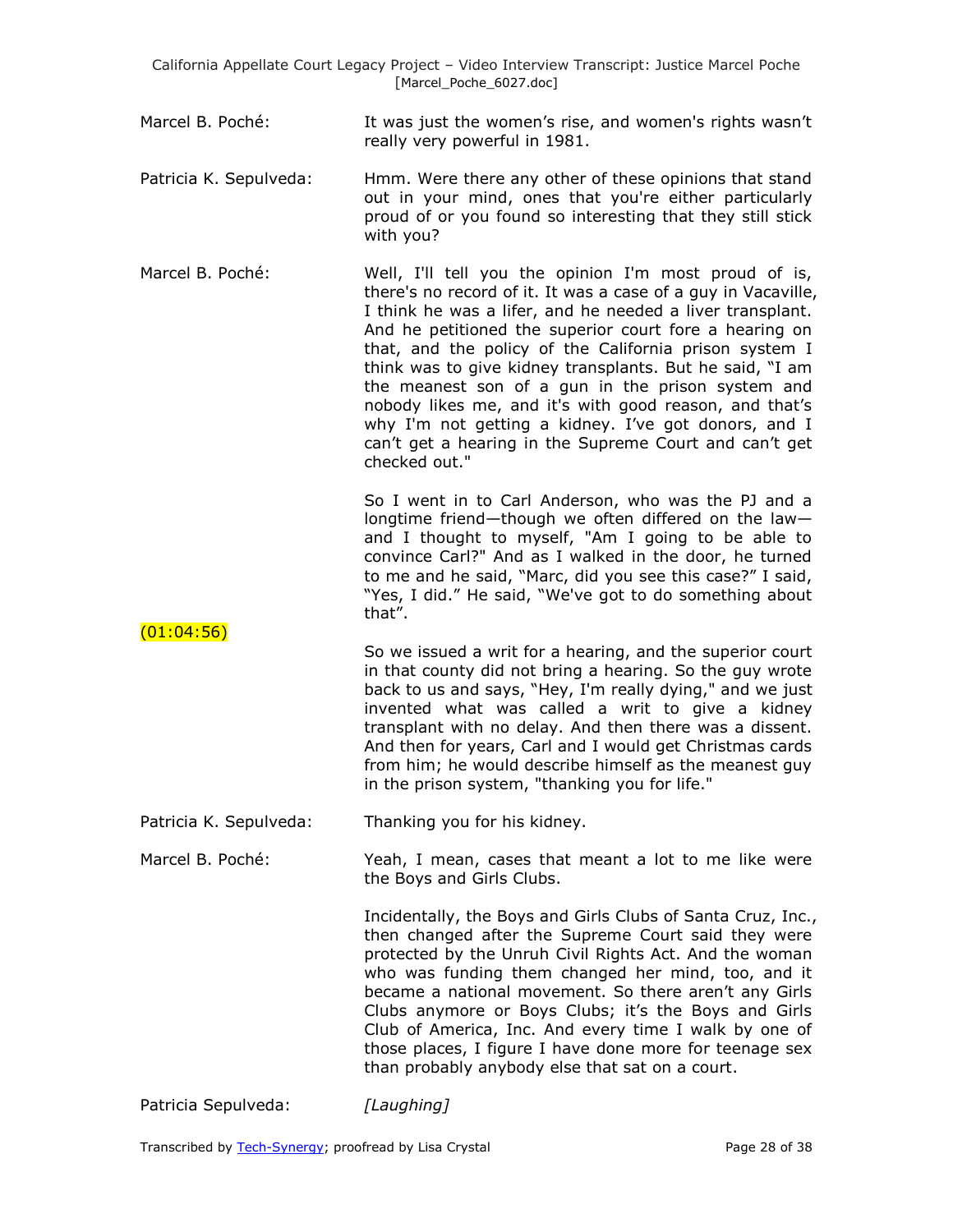| Marcel Poché:          | We had one arising out of the taxation of real property<br>belonging to a county but outside of the county, and it<br>was essentially that Hetch Hetchy water project, which<br>supplies San Francisco with all its water. And San<br>Francisco decided that because Proposition 13, I think it<br>was, limited the amount of increase in your property tax<br>to 1 percent per year applied to this thingamajig. And<br>the law was obtuse, simply obtuse. There are three or<br>four sections in the California Constitution that deal with<br>how you appraise this property and stuff like that; but<br>you'd really take a couple or I'm warning you to<br>take a couple of Excedrin before you go to those things<br>and try and figure out whether or not 13 fits in. That<br>was the question. |
|------------------------|--------------------------------------------------------------------------------------------------------------------------------------------------------------------------------------------------------------------------------------------------------------------------------------------------------------------------------------------------------------------------------------------------------------------------------------------------------------------------------------------------------------------------------------------------------------------------------------------------------------------------------------------------------------------------------------------------------------------------------------------------------------------------------------------------------|
|                        | I wrote an alternative majority opinion and I said it does,<br>and the Supreme Court bought it. And to this day, San<br>Francisco has not given me a statue of myself on a<br>horse, because I think I saved them about \$40 million a<br>year on that case.                                                                                                                                                                                                                                                                                                                                                                                                                                                                                                                                           |
| Patricia Sepulveda:    | Wow.                                                                                                                                                                                                                                                                                                                                                                                                                                                                                                                                                                                                                                                                                                                                                                                                   |
| Marcel Poché:          | But it was fascinating, because it was so obtuse; you<br>know, that's what I found. I didn't really care about who<br>won or lost, but it was just the question of does the stuff<br>fit together.                                                                                                                                                                                                                                                                                                                                                                                                                                                                                                                                                                                                     |
| Patricia K. Sepulveda: | Did you enjoy, do you think, the writing more on the<br>Court of Appeal, oral argument or-                                                                                                                                                                                                                                                                                                                                                                                                                                                                                                                                                                                                                                                                                                             |
| Marcel B. Poché:       | The thing that I liked most about the Court of Appeal,<br>and I think I understood this while I was here, was the<br>quality of lawyering that we had in this division; and not<br>only the staff that I was so fortunate to have over the<br>years, but just the quality that was around here, and<br>being able to get in legal discussions with those kind of<br>hardworking, sometimes absolutely brilliant people.                                                                                                                                                                                                                                                                                                                                                                                |
| Patricia Sepulveda:    | Uh-huh.                                                                                                                                                                                                                                                                                                                                                                                                                                                                                                                                                                                                                                                                                                                                                                                                |
| Marcel Poché:          | And that's where I spent most of my time, at least with<br>my career; we'd just bounce things around. So I had<br>Melissa Crowell, I had Morgan Prickett, I had Penny<br>Buckley, I had Mary White; really very talented people<br>and they spent a lot of time writing, too. But the thing<br>that you asked me, what I enjoyed; I enjoyed-                                                                                                                                                                                                                                                                                                                                                                                                                                                           |
| Patricia Sepulveda:    | The give and take with them.                                                                                                                                                                                                                                                                                                                                                                                                                                                                                                                                                                                                                                                                                                                                                                           |
| Marcel Poché:          | The give and take and really tearing a case apart with<br>our proposed opinion or somebody else's. And that was                                                                                                                                                                                                                                                                                                                                                                                                                                                                                                                                                                                                                                                                                        |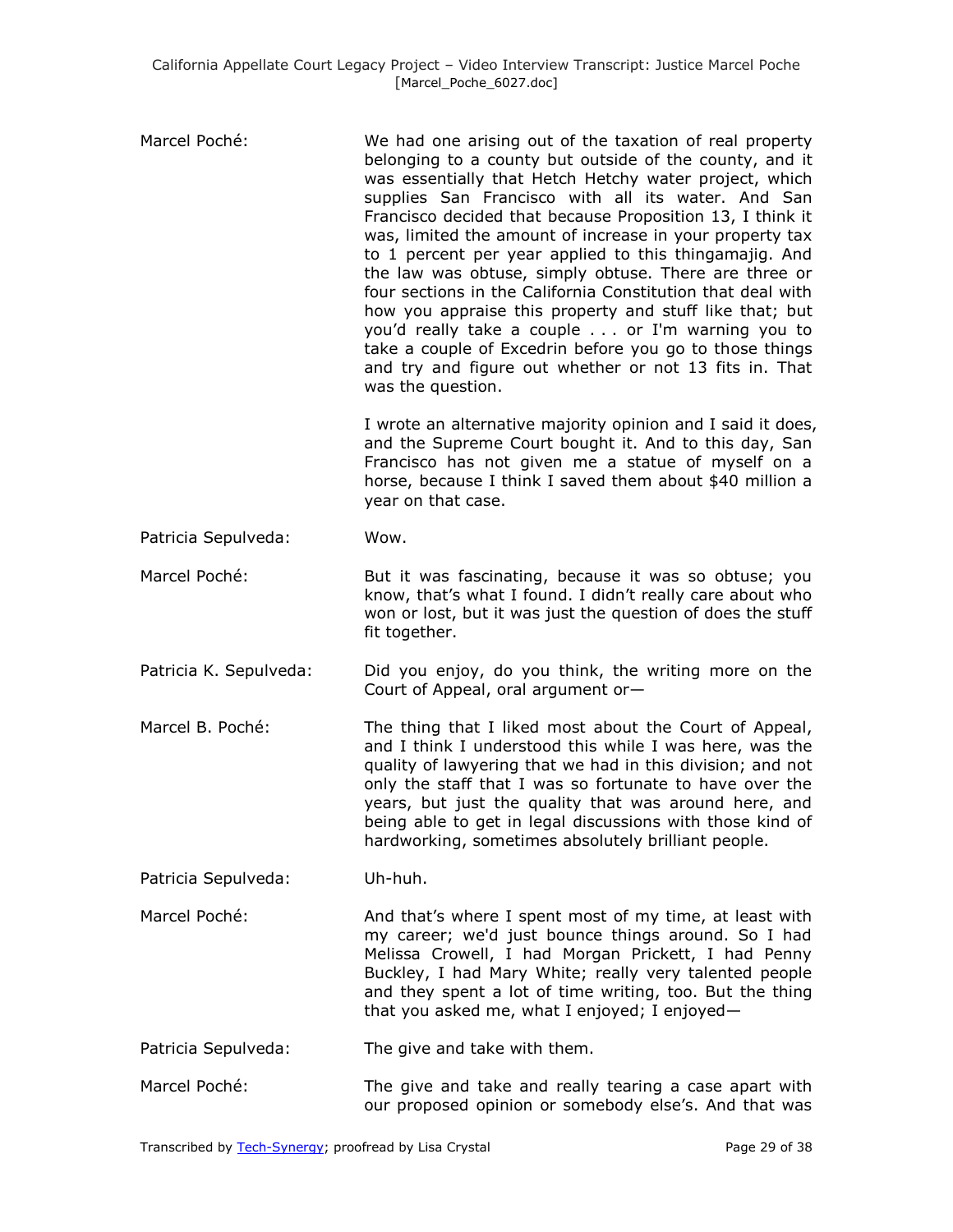just very enjoyable, that's all I can say. And I enjoyed writing, too; but you know better than I that it gets to be a load.

- Patricia K. Sepulveda: Uh-huh. Did you do a lot of your own writing?
- Marcel B. Poché: Yes.
- Patricia K. Sepulveda: Would you say, did you write all of your dissents or most of your dissents?
- Marcel B. Poché: Yes. And I would write a substantial part of most of the opinions—I'm not saying, you know, from my dissent on down.

Patricia Sepulveda: Right.

- Marcel Poché: But the guts were substantially mine—with a lot of help, I mean.
- Patricia K. Sepulveda: I think that's fairly uncommon, from what I understand.
- Marcel B. Poché: Uh-huh. Well, you have to come from that kind of a background. Superior court judges are not trained—nor do they have the time—to sit down and write long opinions. They're trained to make quick decisions about matters that nobody knows very much, and then go on to the next case and hope to hell it was right. We have the luxury of time, we have geniuses to help us—and we certainly have them—and it was fun, you know.
- Patricia K. Sepulveda: And I have to say, oral argument when you were here was also fun, and I miss engaging in hypothetical questions with you, much to the chagrin of one of our colleagues who's still here and still kicks me under the table if I try to ask a hypothetical question. But did you enjoy oral argument or—
- Marcel B. Poché: I enjoyed oral argument, and I found that oral argument really affected the way I voted on a number of cases and also affected the final product if it was mine in terms of . . . I don't want to say every oral argument; but the good oral arguments that didn't change your mind would still change your mind that point number one really was not very well dealt with and maybe you shouldn't go with what you have. And I think it's important that lawyers walk away from this process thinking that the judges really did understand their case. They might have really blown it; but they really understood their case, and they tried well. And I think oral argument can confirm that, although you do remember the case in another division that was, I think, a workers' comp case. Those kind of cases where you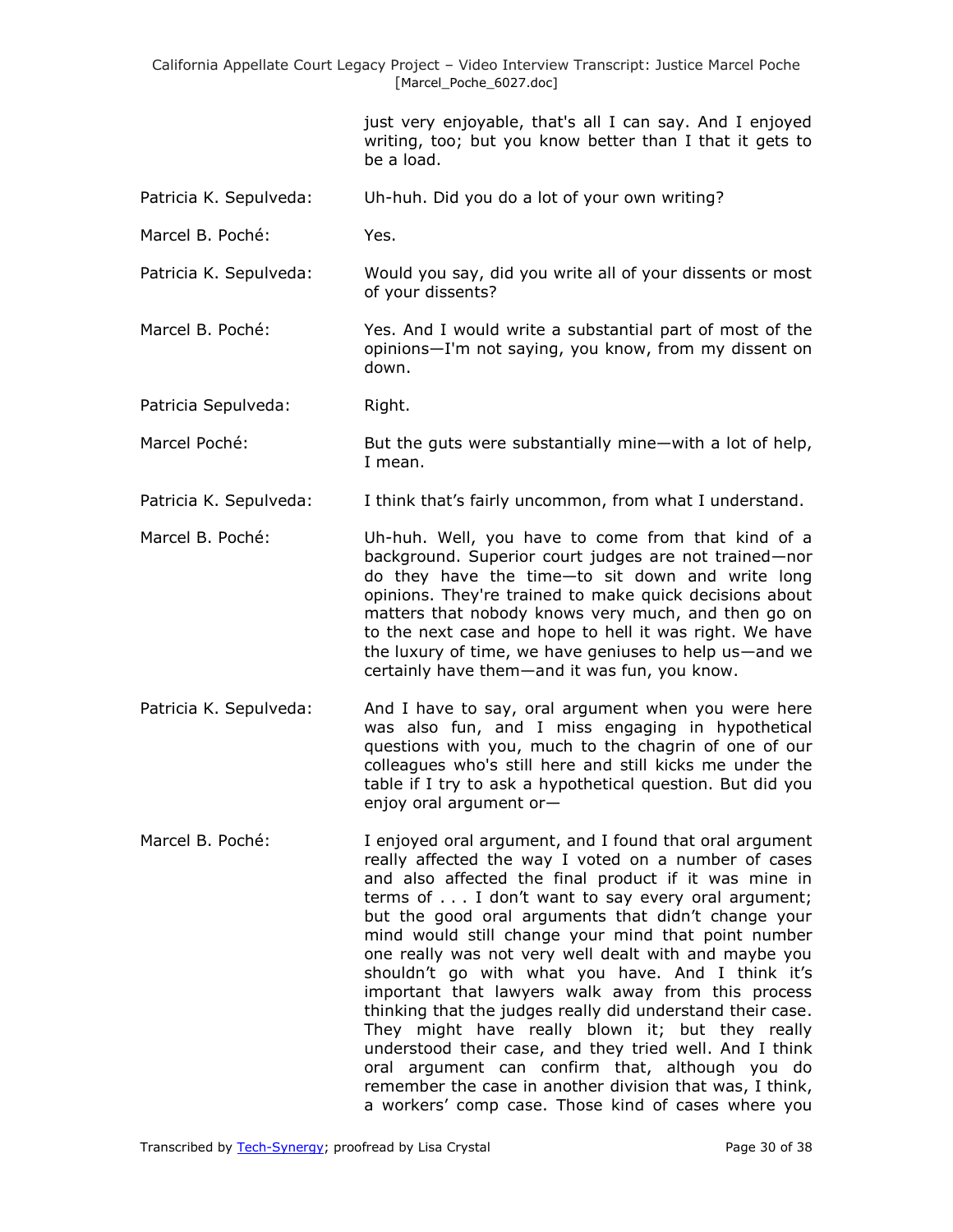don't ask questions, and each of the members of the court had a proposed majority opinion and it was supposed to be a very short oral argument. And the attorney for the applicant stood up and kept talking about Mrs. Brown's injuries; and finally the author of the opinion who was presiding that day said, "Excuse me, who is Mrs. Brown?" *[laughing]* The problem is, they'd mixed up the cases; so they had the numbers right, but the name and facts were wrong. And had somebody not asked what would usually be considered a dumb question, it could have been embarrassing.

- Patricia K. Sepulveda: Another reason never to waive oral argument?
- Marcel B. Poché: Yeah. And early on in my career I was able to use oral argument to convince a vote—from getting honest answers from the attorneys involved on a particular case. It was a criminal case, and I really don't remember what it was about, but—
- Patricia K. Sepulveda: And when you have good attorneys, as you say, there's nothing more stimulating and nothing that will hone the issues more clearly, I think in your own mind, than to have that kind of discussion, that back-and-forth.
- Marcel B. Poché: It's a rare treat.
- Patricia K. Sepulveda: It is. So you like the Court of Appeal and you retired, much to my chagrin, at about the same time as Justice Hanlon did out of our division and went back to North Carolina with your wife, Joan. And you're having a great time, from the e-mails I received.
- Marcel B. Poché: We were. We bought a house in this little town I've told you about, right on the water.

Patricia Sepulveda: Right.

- Marcel Poché: When you walked into the house, all you saw was endless water—it was a sound—and a bunch of migratory birds. I bought a boat, I learned how to operate the boat, I learned how to fish; I actually took some golf lessons. We got some good friends. But my mind was going to mush.
- Patricia K. Sepulveda: Were you doing any private judging at all or not?
- Marcel B. Poché: No. Private judging hadn't really come to North Carolina, and it certainly hadn't come to the boonies when we were in the boonies. And the statutes relating to belonging to the bar essentially said, "Sure you can join our bar; take the bar exam." I guess I wasn't willing to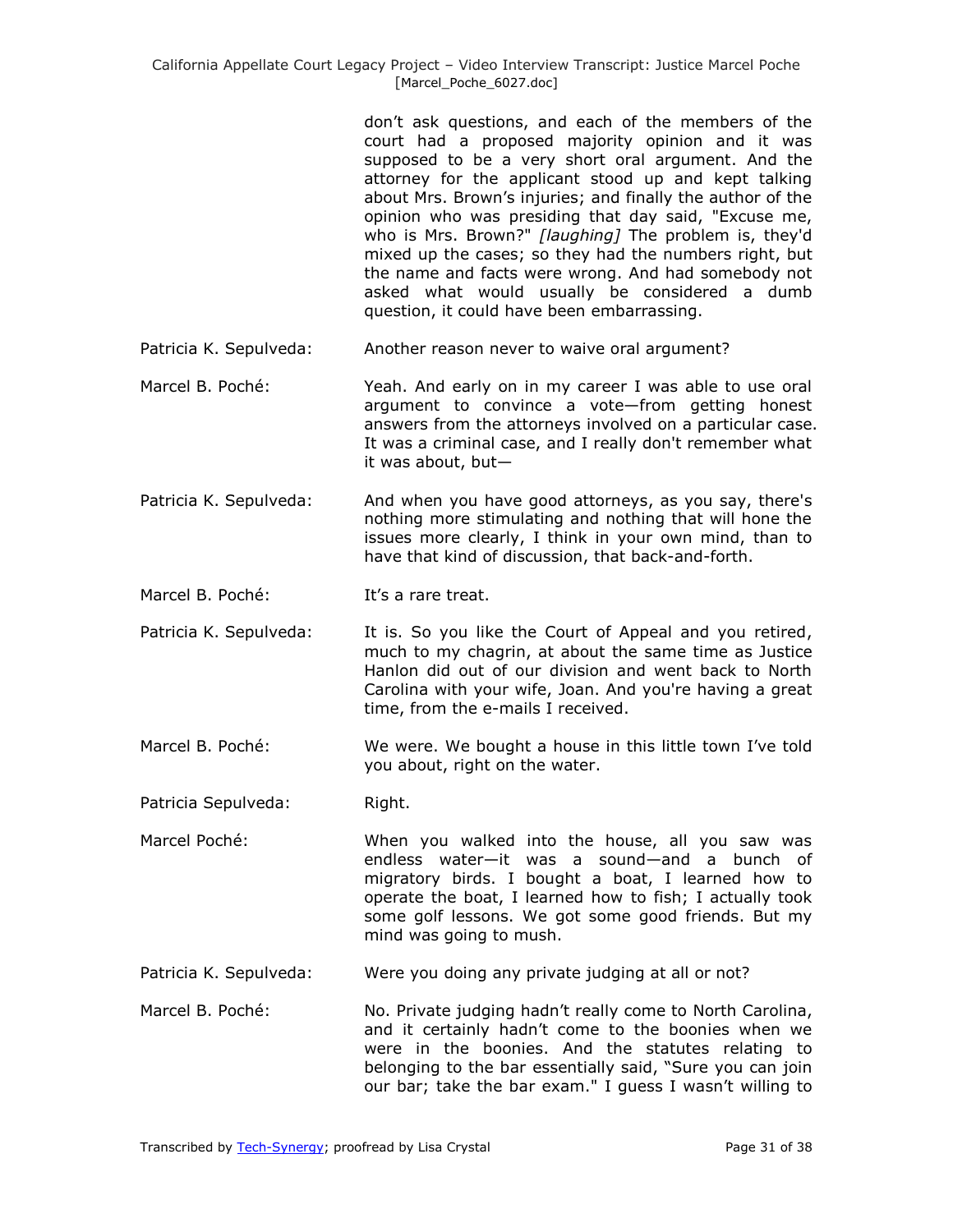> go through that. It would have been nice with a sort of a side practice.

Patricia Sepulveda: Right.

(01:15:09)

Marcel Poché: But that wasn't available. I did learn a lot about North Carolina courts and some of the North Carolina police; but I wasn't given the opportunity to be a judge until the opportunity came in the form of conversations with the gentleman that was handling Governor Davis's judicial appointments, and he would call me from time to time to seek an evaluation of somebody they were thinking of putting in a high position.

Patricia K. Sepulveda: Was that Burt Pines?

- Marcel B. Poché: Yeah, and this went on all the time, which was fun. And one day he said, "Well, you sound kind of bored. Would you like to come back?" And I said, "Yes, I would. He said, "Well, what would you like to come back as?" I said, "I would like to come back as a superior court judge."
- Patricia K. Sepulveda: This is the question that has been troubling so many people: why, rather than if you had the opportunity if it had been available to come to the Court of Appeal versus the trial court?
- Marcel B. Poché: Well, it's not any prejudice against the Court of Appeal. It's just that I did that for 20 years, and I didn't do a lot of trial court judging, and I really enjoyed the trial court judging. And I also didn't want to commute to the First, and the Sixth didn't seem to be available. But it was very clear to me that that's what I wanted; I was surprised that I got it, I was surprised I got it as quickly. And Gray Davis was very nice to me and he probably shouldn't have been, because when we worked together we had a lot of fights working for Jerry Brown, and I thought I was right and he thought he was right; and I'm not sure if the situation had been reversed that I would've said, "Sure, Gray, what court do you want?" And that's essentially what I got.
- Patricia K. Sepulveda: How were you greeted by your colleagues and attorneys down there? Was there any, you know, kind of the doubting whether you would be willing to take certain assignments or—
- Marcel B. Poché: I think I was greeted well. A lot of my colleagues, at least at the beginning, were former students of mine.

Patricia Sepulveda: Oh.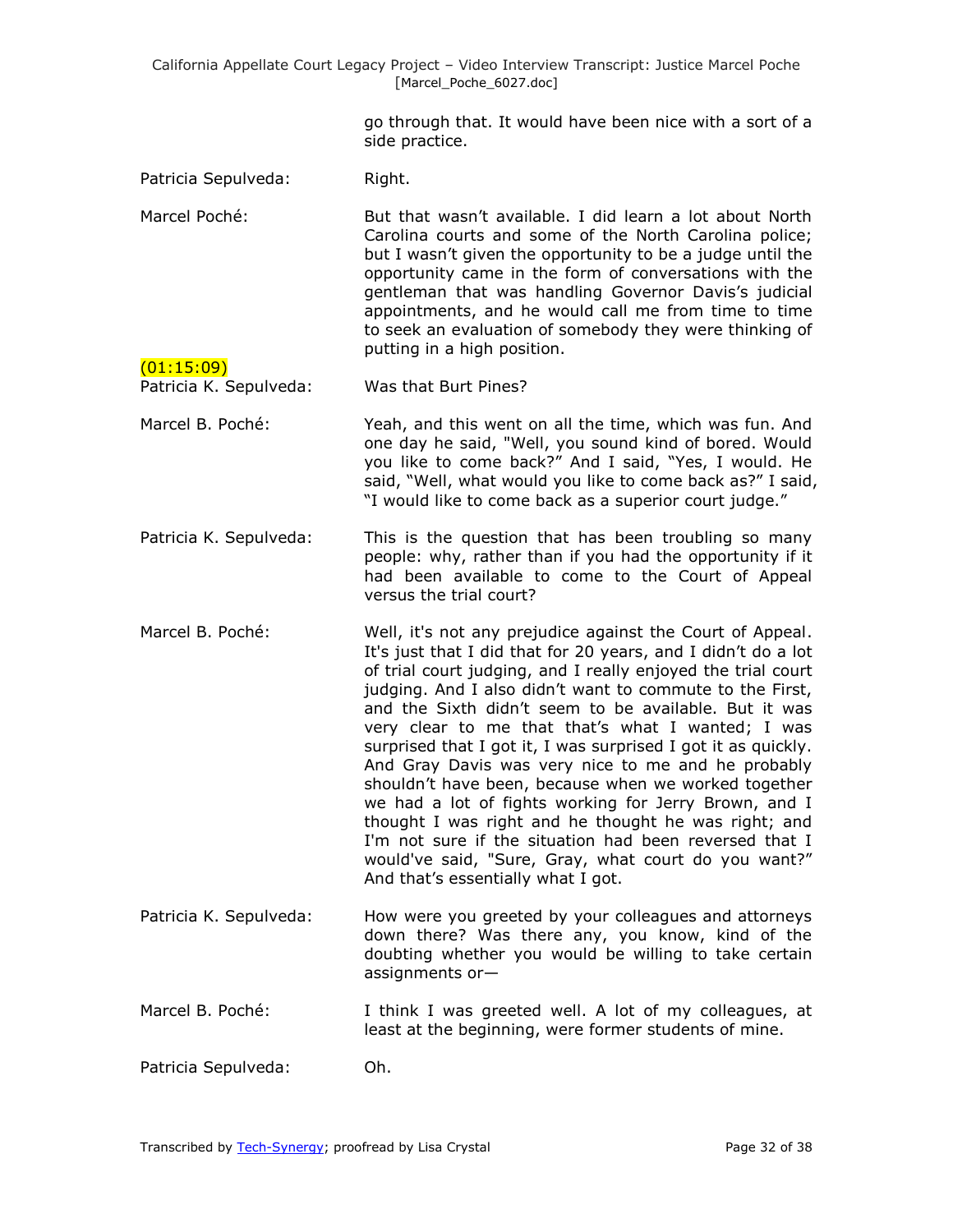- Marcel Poché: That's when you really feel old, when your former students are retiring from places like that.
- Patricia K. Sepulveda: I was going to ask you, I assume that nobody was left from when you were on the trial bench down there the first time around.
- Marcel B. Poché: Len Edwards was.
- Patricia K. Sepulveda: Was he still there?
- Marcel B. Poché: Maybe three or four when I got there. So there was some historical link; there was the link of having taught them. I didn't—not that it would have mattered—but I didn't ask for any special treatment. The route on the superior court down there—as you go down to what used to be the municipal court, and you deal with cases that people think are not so good—I found it a great assignment.
- Patricia K. Sepulveda: Were you doing jury trials and—
- Marcel B. Poché: Jury trials and arraignments for misdemeanors. And that was I think one of the most important assignments you can get. I mean, you get a room full of people who were charged with drunk driving on down. They figure they're going to be shot or thrown in prison that day. They've never been in court before, they can't afford lawyers, and you are the person that's got to figure out what the justice is, not the DA and not the Supreme Court. And you're the one that really has to tell them about their rights. I know it sounds corny, but I thought that was a great assignment.

I went from there to doing all the felony law and motion and doing all the probation violations. I liked the former; I thought the other was pretty tough, because we'd get about 100 a week and we'd get the files a day before the hearing, and no matter how many hours I would stay up, I figured I just don't understand this fellow's case well enough to send him back to prison.

Patricia K. Sepulveda: These are the probation-violation folks.

Marcel B. Poché: But if you've still got some tape, I'll tell you about one case I had.

Patricia Sepulveda: Uh-huh.

Marcel Poché: I had a young man who had two serious felonies with gang enhancements, and the last sentencing judge had given him a 10-year state prison sentence, suspended. And he goes out and does it again.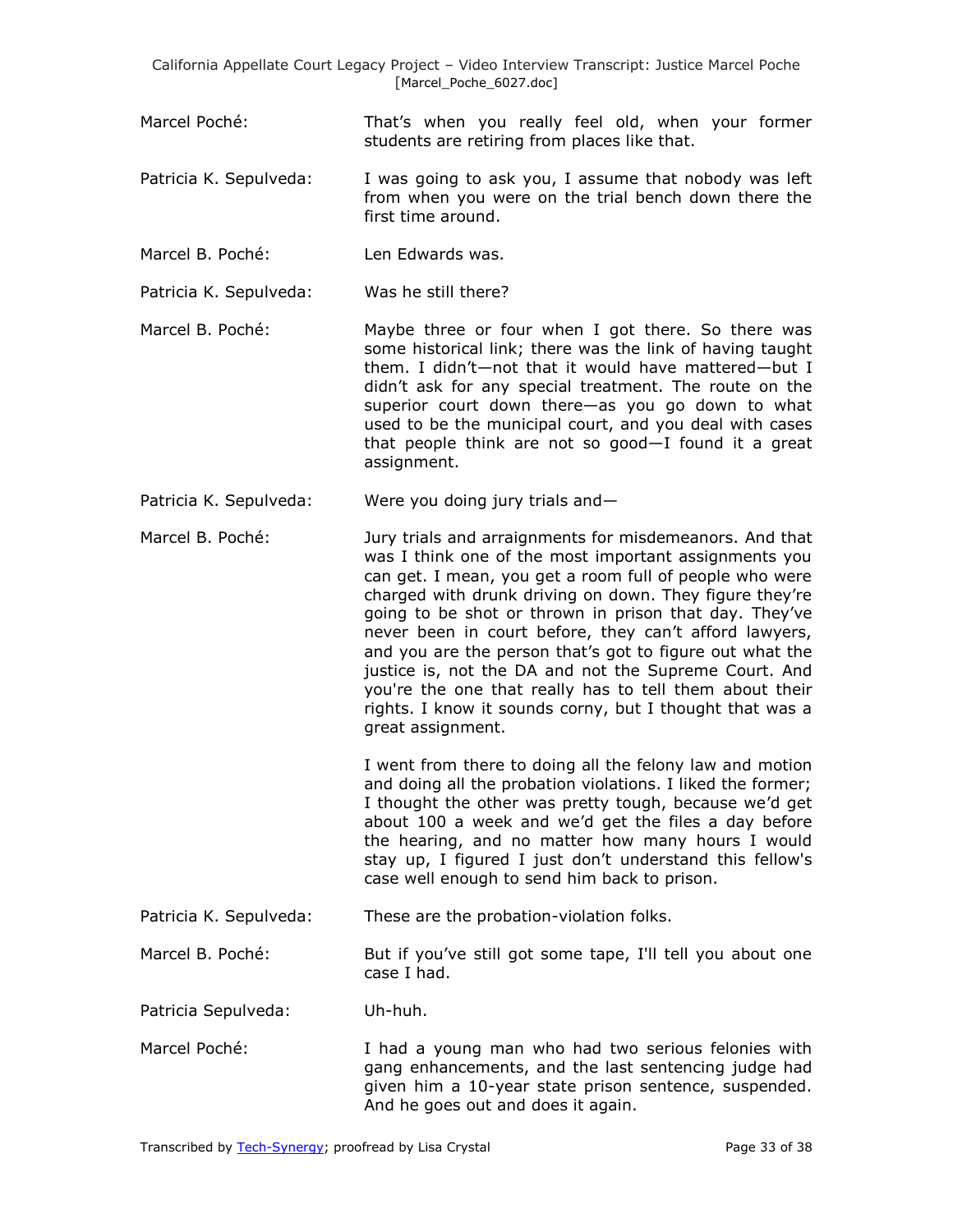| (01:19:47)             | So he appears before me. I don't remember if he had an<br>attorney, and I said, "Well, the offer is 10 years." So this<br>young man says, "I'd like a hearing." I said, "Very well;<br>there will be a hearing next Wednesday." And my wife<br>was in court that day, as was a 90-year-old woman<br>friend of hers who had never been in court before. So<br>we had this hearing, and the district attorney put on her<br>case in about two minutes and it was slam-dunk.                                                                                                                                                                                                                                                                                                                                                                                                                                             |
|------------------------|-----------------------------------------------------------------------------------------------------------------------------------------------------------------------------------------------------------------------------------------------------------------------------------------------------------------------------------------------------------------------------------------------------------------------------------------------------------------------------------------------------------------------------------------------------------------------------------------------------------------------------------------------------------------------------------------------------------------------------------------------------------------------------------------------------------------------------------------------------------------------------------------------------------------------|
|                        | The defendant takes the stand, and I wasn't even<br>looking at him; and I hear this absolutely perfect English<br>coming out of this fellow's mouth. It's like the Oxford<br>Dictionary and there are no "ums" or "ands" and "well,<br>you know" or "uhs"; it was just astonishing. So I started<br>looking at him, and he was very handsome, and I<br>couldn't figure out what his background was. I couldn't<br>figure out if he was white or partially Hispanic, and all I<br>had and he had no tattoos. And he told a story that<br>essentially was, his mother had left him when he was<br>about two, he was raised by a drunken father who<br>literally kicked him out of the house for good on the<br>night that he graduated from high school two years<br>ahead of any of his peers. And he walked 10 miles to get<br>a place to sleep with his friends, who turned out to be<br>pretty active gang members. |
|                        | And I looked at him and I said, "Frankly, that's the most<br>impressive testimony I've ever heard. You're a very<br>bright guy; and I don't know how you got in this mess,<br>but I'll give you the same thing the last judge gave<br>you."                                                                                                                                                                                                                                                                                                                                                                                                                                                                                                                                                                                                                                                                           |
|                        | So I gave him a suspended 10-year sentence, put him<br>on probation with a lot of conditions and gave him work<br>and a school furlough.                                                                                                                                                                                                                                                                                                                                                                                                                                                                                                                                                                                                                                                                                                                                                                              |
|                        | I just got a letter in the mail that says, "Dear Judge<br>Poché, thank you for giving me the break. I have just<br>graduated from"-it was either UCLA or USC-                                                                                                                                                                                                                                                                                                                                                                                                                                                                                                                                                                                                                                                                                                                                                         |
| Patricia Sepulveda:    | Oh, really?                                                                                                                                                                                                                                                                                                                                                                                                                                                                                                                                                                                                                                                                                                                                                                                                                                                                                                           |
| Marcel Poché:          | -"with Honors. I have retaken the LSAT examination,<br>and I've scored above 99 percent and I've been<br>admitted to" You rattle off about 10 universities,<br>including Boalt Hall and Stanford. "But I'm waiting for<br>some of the East Coast decisions." So this kid could end<br>up at Harvard or Yale.                                                                                                                                                                                                                                                                                                                                                                                                                                                                                                                                                                                                          |
| Patricia K. Sepulveda: | Amazing.                                                                                                                                                                                                                                                                                                                                                                                                                                                                                                                                                                                                                                                                                                                                                                                                                                                                                                              |
| Marcel Poché:          | It was just an amazing story.                                                                                                                                                                                                                                                                                                                                                                                                                                                                                                                                                                                                                                                                                                                                                                                                                                                                                         |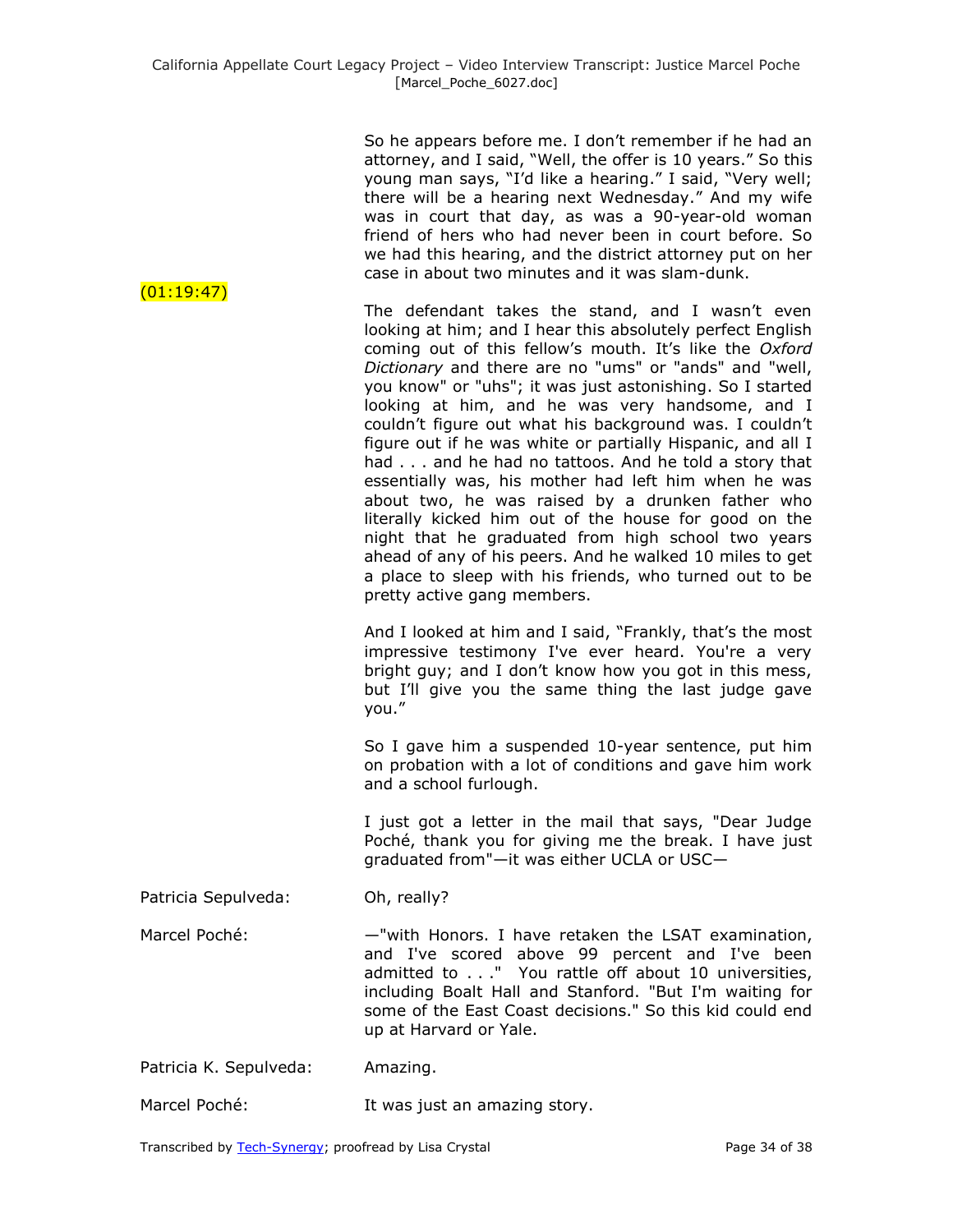- Patricia Sepulveda: In probably 9 out of 10 courts he would have stumbled into a probation-revocation hearing and would have gotten sent to the 10 years, I would guess.
- Marcel B. Poché: And it would have been justified. And what bothers me is, I wouldn't have given him the break, I think, had I not been so impressed with the mentality.

Patricia K. Sepulveda: If he hadn't been so articulate? Yeah.

Marcel B. Poché: Yes. The guy was shockingly bright. But that's what's wrong with me. If somebody just told me that story with a lot of usual speech, I probably wouldn't have done it.

> And that's what I think keeps trial judges up at night, as you well know. You have this enormous power. You've got to enforce law and order, but there are cases that maybe are worth a second chance.

Patricia K. Sepulveda: And sometimes you have five minutes, if you're lucky, to make those decisions.

Patricia Sepulveda: Yeah.

- Marcel Poché: You also did a stint in family law, which I did three years, doing it on the trial court, as well; and that's another area where you are affecting people's lives in tremendous ways. Did you enjoy that?
- Marcel B. Poché: "Enjoy" is too strong a verb.

Patricia Sepulveda: Uh-huh.

Marcel Poché: **But I** found it very challenging. In a sense I liked it, because the law was complex. I never did really understand the law in family law, because they change it every half hour—they add three more statutes. And you have to deal with a crowded courtroom every time you turn around. You have to deal with a lot of cases every time you go down there; you don't really have very many trials. You have to deal with people in there telling you . . . Well, you know more than I do; but out of all of that, if you can protect a few children, then I think you've earned your pay. But at least in Santa Clara County, I think we are under-judged in that area by at least six judges. Where we would put them, I don't know; but every morning over at the law and motion calendar in every department . . . And the most you could give them was five minutes a side. And if you did that, if everybody took their five minutes, you'd be there through the lunch hour.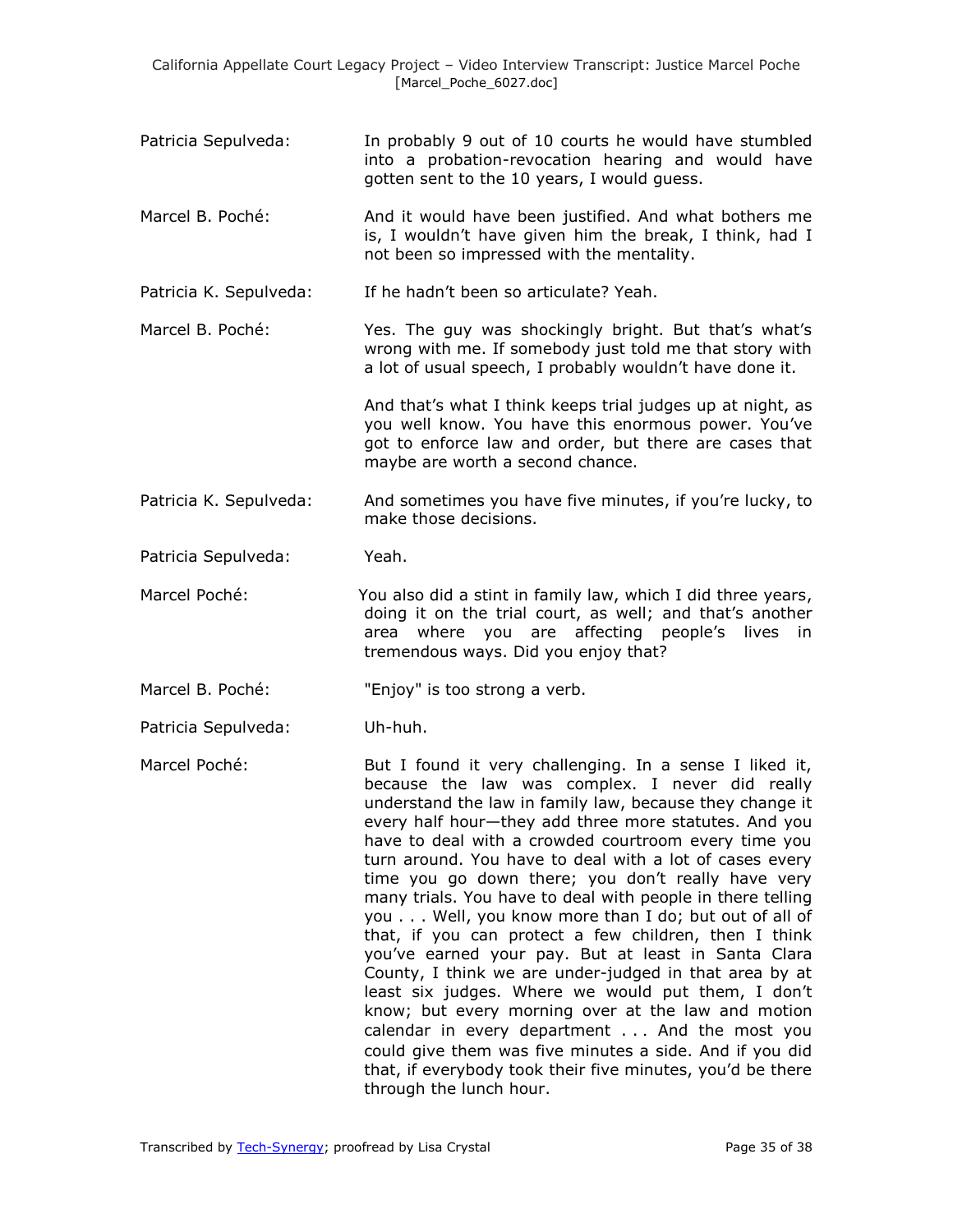Patricia K. Sepulveda: Really? Marcel B. Poché: And law and motion, as you know, in family law is not demurrers and stuff like that; it's who gets the kids. Patricia K. Sepulveda: We used to get 20 minutes a side. Marcel B. Poché: Absolutely. Do I get to move to Chicago with my child  $or \ldots$ Patricia K. Sepulveda: What kind of support am I going to get and . . . Marcel B. Poché: I found it an excellent assignment. I asked for it; I stayed another year. But I frankly thought I was just too old to keep on doing that, and at the end of every day at the family court I was wiped out.  $(01:25:04)$ Patricia K. Sepulveda: I got that. Marcel B. Poché: I think all my other judges were, too, much younger judges in great shape; but it's just such an emotional drain, and you just never had a minute at all. I'd walk in at 8:00, I'd see most of my judges were already there and working. They'd go downstairs at 9:00 for their hearing. They'd come up at 12:00. You'd have to get something out before the calendar that started at 1:30. So it was even rare—not just for me, but for any of them—to get out of the building anywhere near lunchtime or even have lunch. Patricia K. Sepulveda: As I recall, it was 50 to 60 hours a week every week, doing trials, writing decisions, and doing those calendars; but now you're doing civil or have been for a little bit. Marcel B. Poché: Doing civil, supposedly civil jury, although in the last three months I think I've seen two juries; a lot of them are just through the courts. But as I said, dependency law . . . In fact, I told you walking up here that I had a case yesterday involving a woman that set up a trust, bought an insurance policy for \$20 million and died in an automobile accident; now the question is, has the trust been well taken care of? The week before that, I had an Unruh Civil Rights Acts case where the defendant admitted that he would not do business with this particular gentleman, because he doesn't do business with—his words, not mine— "terrorist Zionist Jews." So there's a lot of diversity, and that's fine. I hope I can keep doing it. Patricia K. Sepulveda: I know you talked about your bird racing. Do you still . . . you don't do that still, I take it?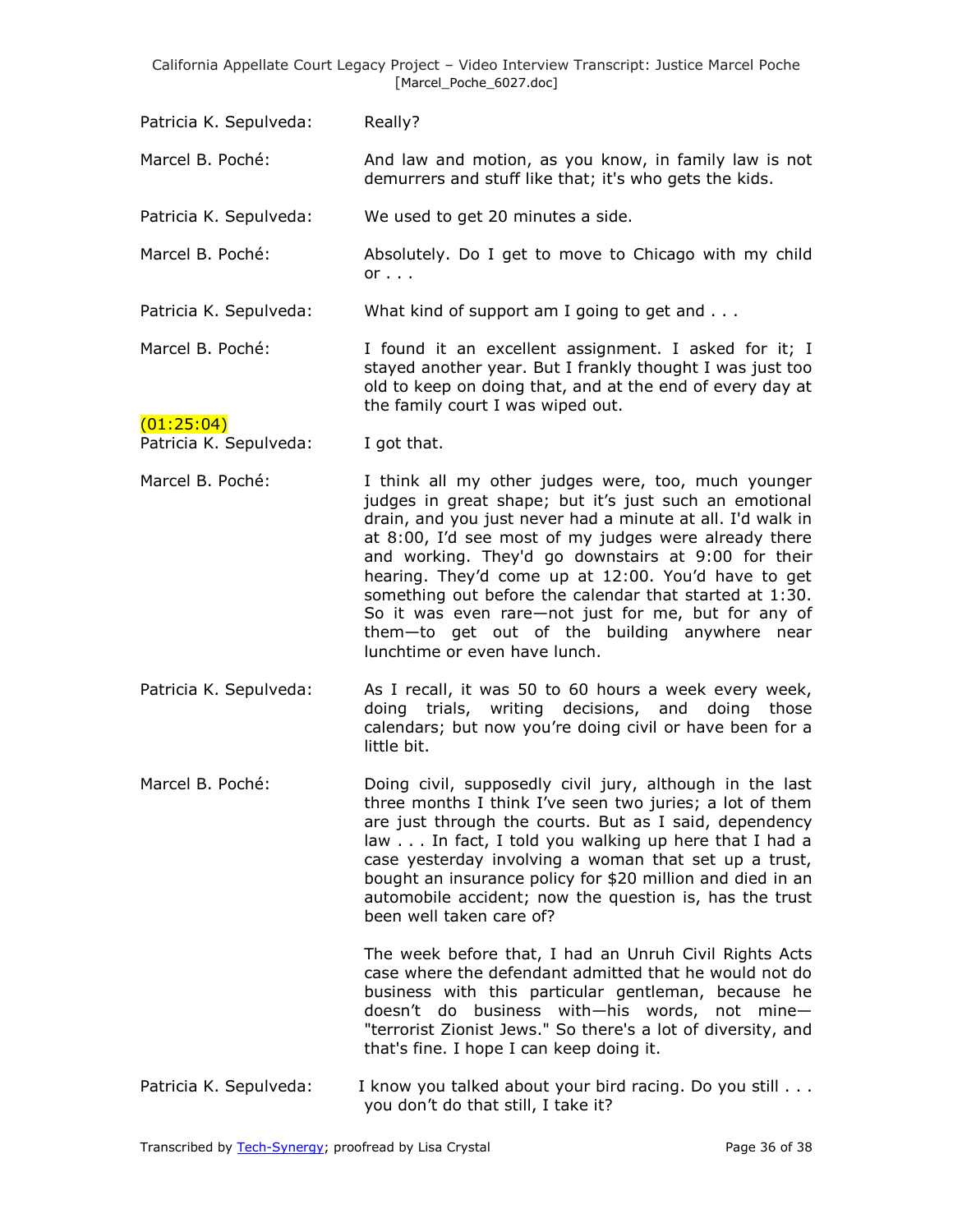- Marcel B. Poché: No, I live in a different place, and you have to have some space for pigeons and I don't.
- Patricia K. Sepulveda: Still traveling and doing photography and—
- Marcel B. Poché: I am back being a serious photographer, and we took a nice little cruise to the Greek Islands a few months ago; and in about 10 days we're going to take a quickie to China, because Joan's never been to China. So I get a little of that.
- Patricia K. Sepulveda: Oh, good. Good. Finding enough time for that, or are you—
- Marcel B. Poché: You just make it, you just block it out.
- Patricia K. Sepulveda: Are you ever contemplating retiring again?
- Marcel B. Poché: No, I haven't faced it. I mean, I think I would work . . . I will retire when my bailiff or my clerk comes up to me, as I've told them to do, and says, "Judge, it's—"
- Patricia Sepulveda: "It's time."
- Marcel Poché: "You've had a run, but you're starting to drool on yourself."
- Patricia K. Sepulveda: I don't think that'll ever happen. *[laughing]*

Do you have anything that you'd like to cover that we haven't gone over?

- Marcel B. Poché: No, I want to emphasize that I really liked this work on the Court of Appeal and really liked the people I dealt with. There was one gentleman that I really did a lot of dissenting with, and after he left this division I became very close to him, and that was the only person that I really had—and I think he had with me—some real personality problem. But I was glad to put that together and—
- Patricia Sepulveda: Good.
- Marcel Poché: And the talent really increased the longer I was here, and the hard work really increased the harder I was here, and the quality of the staff and the librarians couldn't be better, and it's an awe-inspiring job. I'm really fortunate to have been poor and known a governor and was able to do this kind of work.